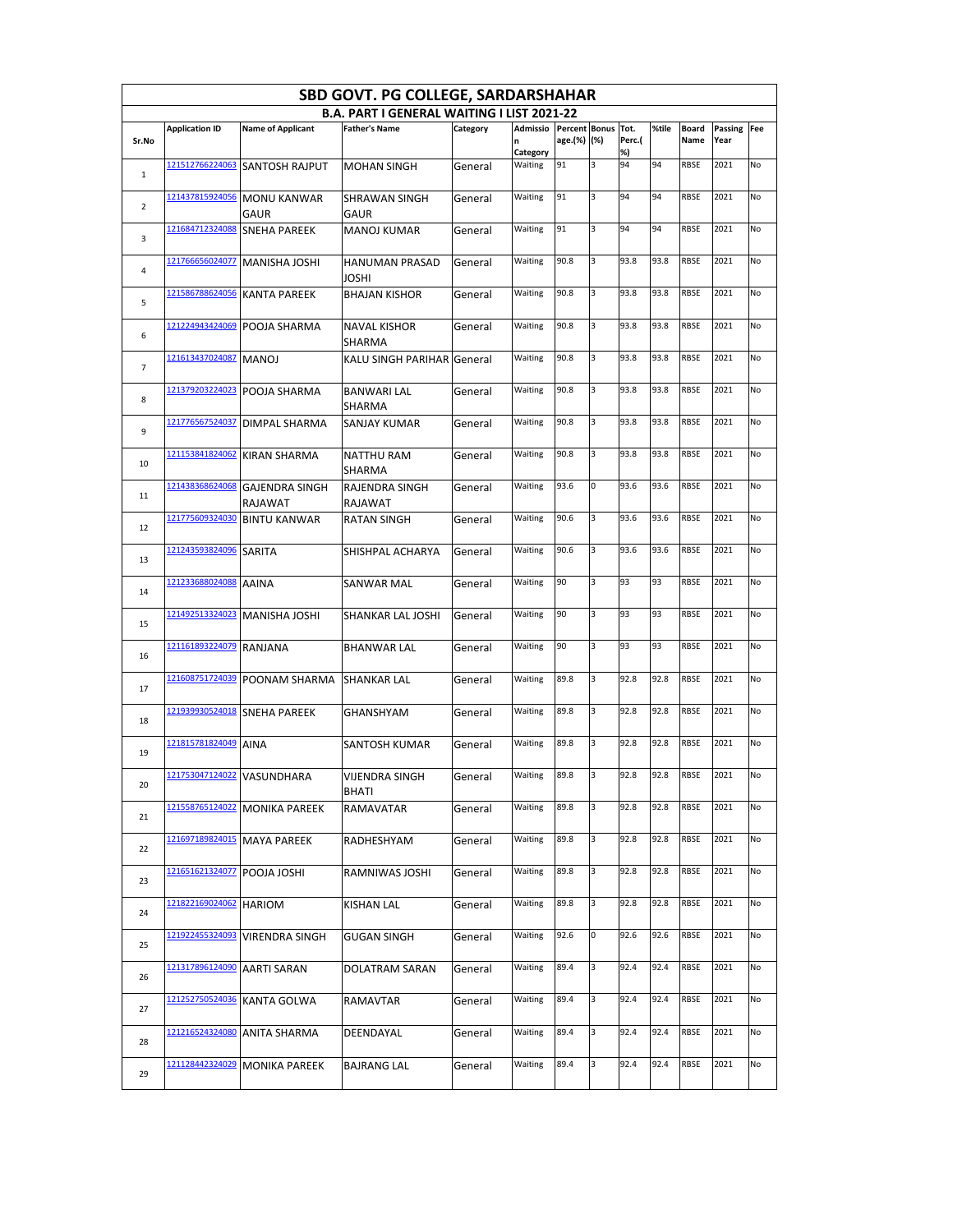| 30 |                 | 121206510224010 NIKITA PAREEK  | PAWAN KUMAR                          | General | Waiting | 89.4 | 3 | 92.4 | 92.4 | <b>RBSE</b> | 2021 | No |
|----|-----------------|--------------------------------|--------------------------------------|---------|---------|------|---|------|------|-------------|------|----|
| 31 | 121742809424057 | <b>PUNAM</b>                   | SAGARMAL                             | General | Waiting | 89.2 | 3 | 92.2 | 92.2 | <b>RBSE</b> | 2021 | No |
| 32 | 121159967424074 | POOJA PAREEK                   | SHANKAR LAL<br><b>PAREEK</b>         | General | Waiting | 89.2 | 3 | 92.2 | 92.2 | <b>RBSE</b> | 2021 | No |
| 33 | 121505772224077 | POOJA SHARMA                   | <b>SHRAWAN KUMAR</b><br>SHARMA       | General | Waiting | 89.2 | 3 | 92.2 | 92.2 | <b>RBSE</b> | 2021 | No |
| 34 | 121332264324020 | <b>BASANT PAREEK</b>           | <b>BHOLASHANKAR</b><br><b>PAREEK</b> | General | Waiting | 92   | 0 | 92   | 92   | <b>RBSE</b> | 2021 | No |
| 35 | 121615913324096 | <b>MONIKA PANWAR</b>           | <b>RAJU SINGH PANWAR</b>             | General | Waiting | 89   | 3 | 92   | 92   | <b>RBSE</b> | 2021 | No |
| 36 | 121485027324068 | <b>ANITA SAHU</b>              | <b>DALEEP SINGH SAHU</b>             | General | Waiting | 89   | 3 | 92   | 92   | <b>RBSE</b> | 2021 | No |
| 37 | 121389256024049 | <b>ANJNA</b>                   | <b>KALIKA PRASAD</b>                 | General | Waiting | 89   | 3 | 92   | 92   | <b>RBSE</b> | 2021 | No |
| 38 | 121883832624048 | <b>CHANCHAL PAREEK</b>         | <b>SHYAM SUNDAR</b>                  | General | Waiting | 89   | 3 | 92   | 92   | <b>RBSE</b> | 2021 | No |
| 39 | 121207883224040 | <b>ARUN KUMAR</b><br>SHARMA    | VINOD KUMAR<br>SHARMA                | General | Waiting | 91.8 | 0 | 91.8 | 91.8 | <b>RBSE</b> | 2021 | No |
| 40 | 121994471624059 | <b>AMIT SUTHAR</b>             | <b>RAKESH SUTHAR</b>                 | ОВС     | Waiting | 91.8 | 0 | 91.8 | 91.8 | <b>RBSE</b> | 2021 | No |
| 41 | 121665552024094 | POOJA VERMA                    | <b>KESHARA RAM</b>                   | ОВС     | Waiting | 91.8 | 0 | 91.8 | 91.8 | <b>RBSE</b> | 2021 | No |
| 42 | 121448821224093 | <b>POOJA</b>                   | OM PRAKASH                           | ОВС     | Waiting | 88.8 | 3 | 91.8 | 91.8 | <b>RBSE</b> | 2021 | No |
| 43 | 121762713024000 | <b>MAYA SHYORAN</b>            | CHANDRABHAN<br>SHYORAN               | ОВС     | Waiting | 88.8 | 3 | 91.8 | 91.8 | <b>RBSE</b> | 2021 | No |
| 44 | 121480079424070 | <b>KAMNA SHARMA</b>            | <b>KUNAN MAL</b>                     | General | Waiting | 88.8 | 3 | 91.8 | 91.8 | <b>RBSE</b> | 2021 | No |
| 45 | 121433171024071 | <b>SARITA SARAN</b>            | <b>REKHA RAM SARAN</b>               | OBC     | Waiting | 88.8 | 3 | 91.8 | 91.8 | <b>RBSE</b> | 2021 | No |
| 46 | 121978316024014 | PRIYANKA                       | RAMLAL POTLIA                        | ОВС     | Waiting | 88.8 | 3 | 91.8 | 91.8 | <b>RBSE</b> | 2021 | No |
| 47 | 121377191424073 | <b>POOJA</b>                   | <b>RAM CHANDRA</b>                   | ОВС     | Waiting | 88.8 | 3 | 91.8 | 91.8 | <b>RBSE</b> | 2021 | No |
| 48 | 121866070424074 | <b>MAYA SUTHAR</b>             | <b>NANDRAM SUTHAR</b>                | ОВС     | Waiting | 88.8 | 3 | 91.8 | 91.8 | <b>RBSE</b> | 2021 | No |
| 49 | 121346924924065 | <b>SITA PRAJAPAT</b>           | GIRDHARI LAL                         | ОВС     | Waiting | 88.8 | 3 | 91.8 | 91.8 | <b>RBSE</b> | 2021 | No |
| 50 | 121306507424039 | <b>SAVITRI</b>                 | LAL CHAND GODARA                     | OBC     | Waiting | 88.8 | 3 | 91.8 | 91.8 | <b>RBSE</b> | 2021 | No |
| 51 | 121261945924030 | <b>GAYATRI</b>                 | RAMESHWAR LAL<br>BHAKAR              | ОВС     | Waiting | 88.8 | 3 | 91.8 | 91.8 | <b>RBSE</b> | 2021 | No |
| 52 | 121911705924080 | <b>ARPITA BHAMBHU</b>          | HARI RAM BHAMBHU OBC                 |         | Waiting | 88.8 | 3 | 91.8 | 91.8 | <b>RBSE</b> | 2021 | No |
| 53 | 121115857524072 | ANJANA KASWAN                  | RAMJAS KASWAN                        | ОВС     | Waiting | 88.8 | 3 | 91.8 | 91.8 | <b>RBSE</b> | 2021 | No |
| 54 | 121634401024072 | <b>MONU PRAJAPAT</b>           | <b>GOVIND PRASAD</b><br>PRAJAPAT     | ОВС     | Waiting | 88.8 | 3 | 91.8 | 91.8 | <b>RBSE</b> | 2021 | No |
| 55 | 121999309124015 | LALCHAND SARAN                 | BAJRANG LAL SARAN                    | ОВС     | Waiting | 91.6 | 0 | 91.6 | 91.6 | <b>RBSE</b> | 2021 | No |
| 56 | 121746382524055 | VINOD KUMAR                    | <b>RAMU RAM</b>                      | ОВС     | Waiting | 91.6 | 0 | 91.6 | 91.6 | <b>RBSE</b> | 2021 | No |
| 57 | 121534672424018 | <b>UPENDRA SINGH</b>           | SAMADAR SINGH                        | General | Waiting | 91.6 | 0 | 91.6 | 91.6 | <b>RBSE</b> | 2021 | No |
| 58 | 121556097224047 | MADHUKAR JANGIR SURENDRA KUMAR | JANGIR                               | ОВС     | Waiting | 91.6 | 0 | 91.6 | 91.6 | <b>RBSE</b> | 2021 | No |
| 59 | 121171857324050 | KHIRAJ GODARA                  | LAXMANRAM<br>GODARA                  | овс     | Waiting | 91.6 | 0 | 91.6 | 91.6 | <b>RBSE</b> | 2021 | No |
| 60 | 121248067524097 | <b>MAN MOHAN</b><br>SINWAR     | DANA RAM SINWAR                      | ОВС     | Waiting | 91.6 | 0 | 91.6 | 91.6 | <b>RBSE</b> | 2021 | No |
| 61 | 121131433524098 | POOJA SARAN                    | <b>TARACHAND SARAN</b>               | OBC     | Waiting | 91.6 | 0 | 91.6 | 91.6 | <b>RBSE</b> | 2021 | No |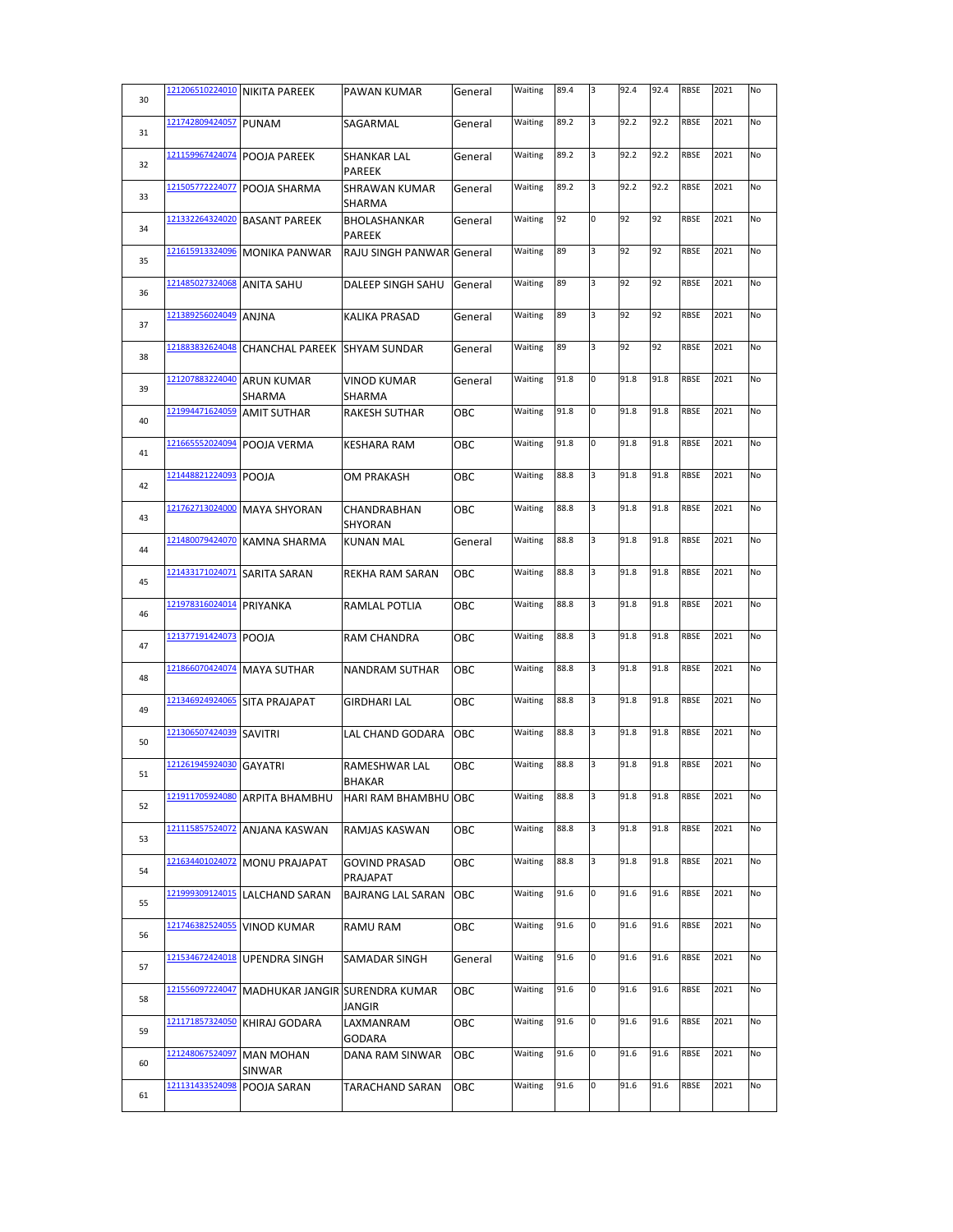| 62 | 121786196024068 | <b>DEEPAK KUMAR</b><br>LAMBA      | <b>TUGANA RAM</b>                       | OBC     | Waiting | 91.6 | 0 | 91.6 | 91.6 | <b>RBSE</b> | 2021 | No |
|----|-----------------|-----------------------------------|-----------------------------------------|---------|---------|------|---|------|------|-------------|------|----|
| 63 | 121272371124046 | PANKAJ SHARMA                     | <b>KRISHAN KUMAR</b>                    | General | Waiting | 91.6 | 0 | 91.6 | 91.6 | <b>RBSE</b> | 2021 | No |
| 64 | 121116544524021 | <b>PAWAN KUMAR</b>                | <b>MAHENDRA KUMAR</b>                   | OBC     | Waiting | 91.6 | 0 | 91.6 | 91.6 | <b>RBSE</b> | 2021 | No |
| 65 | 121219888324041 | KASWAN<br><b>MOHIT KUMAR</b>      | <b>KASWAN</b><br>BHAGWANARAM            | OBC     | Waiting | 91.6 | 0 | 91.6 | 91.6 | <b>RBSE</b> | 2021 | No |
| 66 | 121547942024034 | <b>JAYDEV SINGH</b>               | <b>BAJRANG SINGH</b>                    | General | Waiting | 91.6 | 0 | 91.6 | 91.6 | <b>RBSE</b> | 2021 | No |
| 67 | 121640880924010 | RATHORE<br><b>MADAN LAL SARAN</b> | <b>RATHORE</b><br><b>MANPHOOL SARAN</b> | OBC     | Waiting | 91.6 | 0 | 91.6 | 91.6 | <b>RBSE</b> | 2021 | No |
|    | 121832116624011 | <b>MANGI LAL</b>                  | <b>NEMI CHAND</b>                       | OBC     | Waiting | 91.6 | 0 | 91.6 | 91.6 | <b>RBSE</b> | 2021 | No |
| 68 | 121686268524015 | SARITA KUMARI                     | <b>RAJU RAM</b>                         | OBC     | Waiting | 88.6 | 3 | 91.6 | 91.6 | <b>RBSE</b> | 2020 | No |
| 69 | 121956056024036 | PRIYA PAREEK                      | DHANNARAM                               | General | Waiting | 88.6 | 3 | 91.6 | 91.6 | <b>RBSE</b> | 2021 | No |
| 70 | 121229881224026 | <b>NIRMALA</b>                    | PAREEK<br>OM PRAKASH                    | OBC     | Waiting | 88.6 | 3 | 91.6 | 91.6 | <b>RBSE</b> | 2021 | No |
| 71 |                 | PRAJAPAT                          |                                         |         |         |      |   |      |      |             |      |    |
| 72 | 121837854724072 | <b>POONAM</b>                     | <b>KRISHAN POONIA</b>                   | OBC     | Waiting | 88.6 | 3 | 91.6 | 91.6 | <b>RBSE</b> | 2021 | No |
| 73 | 121484332024080 | AFSANA KHAN                       | SHER MOHAMMAD                           | OBC     | Waiting | 88.6 | 3 | 91.6 | 91.6 | <b>RBSE</b> | 2021 | No |
| 74 | 121824922724026 | <b>BHARAT SARAN</b>               | <b>DAYAL NATH</b>                       | ОВС     | Waiting | 91.4 | 0 | 91.4 | 91.4 | <b>RBSE</b> | 2021 | No |
| 75 | 121639952324085 | <b>BHARAT PRAJAPAT</b>            | <b>BASANT KUMAR</b><br>PRAJAPAT         | OBC     | Waiting | 91.4 | 0 | 91.4 | 91.4 | <b>RBSE</b> | 2021 | No |
| 76 | 121703640024035 | <b>DEVI LAL SARAN</b>             | LALU RAM SARAN                          | OBC     | Waiting | 91.4 | 0 | 91.4 | 91.4 | <b>RBSE</b> | 2021 | No |
| 77 | 121308745624095 | <b>MEERA SARAN</b>                | <b>MOHANLAL SARAN</b>                   | OBC     | Waiting | 88.4 | 3 | 91.4 | 91.4 | <b>RBSE</b> | 2021 | No |
| 78 | 121916224824062 | <b>MAYA KANWAR</b>                | <b>OMPAL SINGH BHATI</b>                | General | Waiting | 88.4 | 3 | 91.4 | 91.4 | <b>RBSE</b> | 2021 | No |
| 79 | 121145400724086 | <b>ARTI PAREEK</b>                | <b>HARI PRASAD</b>                      | General | Waiting | 88.4 | 3 | 91.4 | 91.4 | <b>RBSE</b> | 2021 | No |
| 80 | 121627264824017 | <b>NEHA PAREEK</b>                | DEVARAM PANDIYA                         | General | Waiting | 88.4 | 3 | 91.4 | 91.4 | <b>RBSE</b> | 2021 | No |
| 81 | 121540484824076 | <b>RAJU POTALIYA</b>              | <b>BHAGWANA RAM</b>                     | ОВС     | Waiting | 88.4 | 3 | 91.4 | 91.4 | <b>RBSE</b> | 2021 | No |
| 82 | 121342069724038 | <b>ROSHANI POTLIYA</b>            | DAULAT RAM                              | ОВС     | Waiting | 88.4 | 3 | 91.4 | 91.4 | <b>RBSE</b> | 2021 | No |
| 83 | 121394322324021 | <b>DROPATI</b>                    | RAJU RAM SARAN                          | ОВС     | Waiting | 88.4 | 3 | 91.4 | 91.4 | <b>RBSE</b> | 2021 | No |
| 84 | 121969377624048 | POONAM SUTHAR                     | <b>GOPIRAM SUTHAR</b>                   | овс     | Waiting | 88.4 | 3 | 91.4 | 91.4 | <b>RBSE</b> | 2021 | No |
| 85 | 121360032324013 | PAYAL PAREEK                      | SANWAR MAL<br>PAREEK                    | General | Waiting | 88.4 | 3 | 91.4 | 91.4 | <b>RBSE</b> | 2021 | No |
| 86 | 121245843024051 | ARTI                              | RAMAKISHAN                              | General | Waiting | 88.4 | 3 | 91.4 | 91.4 | <b>RBSE</b> | 2021 | No |
| 87 | 121354041124040 | RACHANA PAREEK                    | SADULA RAM                              | General | Waiting | 88.4 | 3 | 91.4 | 91.4 | <b>RBSE</b> | 2021 | No |
| 88 | 121860591624051 | SAROJ SWAMI                       | RAMSWRUP SWAMI                          | ОВС     | Waiting | 88.4 | 3 | 91.4 | 91.4 | RBSE        | 2021 | No |
| 89 | 121271127324069 | <b>MONIKA SINWAR</b>              | RAJIRAM SINWAR                          | ОВС     | Waiting | 88.4 | з | 91.4 | 91.4 | <b>RBSE</b> | 2021 | No |
| 90 | 121110561724081 | <b>SUMAN NAI</b>                  | JAGDISH PRASAD NAI                      | OBC     | Waiting | 88.4 | 3 | 91.4 | 91.4 | RBSE        | 2021 | No |
| 91 | 121707878424085 | RAVI KANT PAREEK                  | KAILASH CHAND                           | General | Waiting | 91.2 | 0 | 91.2 | 91.2 | <b>RBSE</b> | 2021 | No |
| 92 | 121976319624025 | <b>SUBHASH JAT</b>                | RUPARAM JAT                             | ОВС     | Waiting | 91.2 | 0 | 91.2 | 91.2 | <b>RBSE</b> | 2021 | No |
| 93 | 121512530524019 | <b>VIJAYPAL SARAN</b>             | PRAKASH CHANDRA                         | OBC     | Waiting | 91.2 | 0 | 91.2 | 91.2 | <b>RBSE</b> | 2021 | No |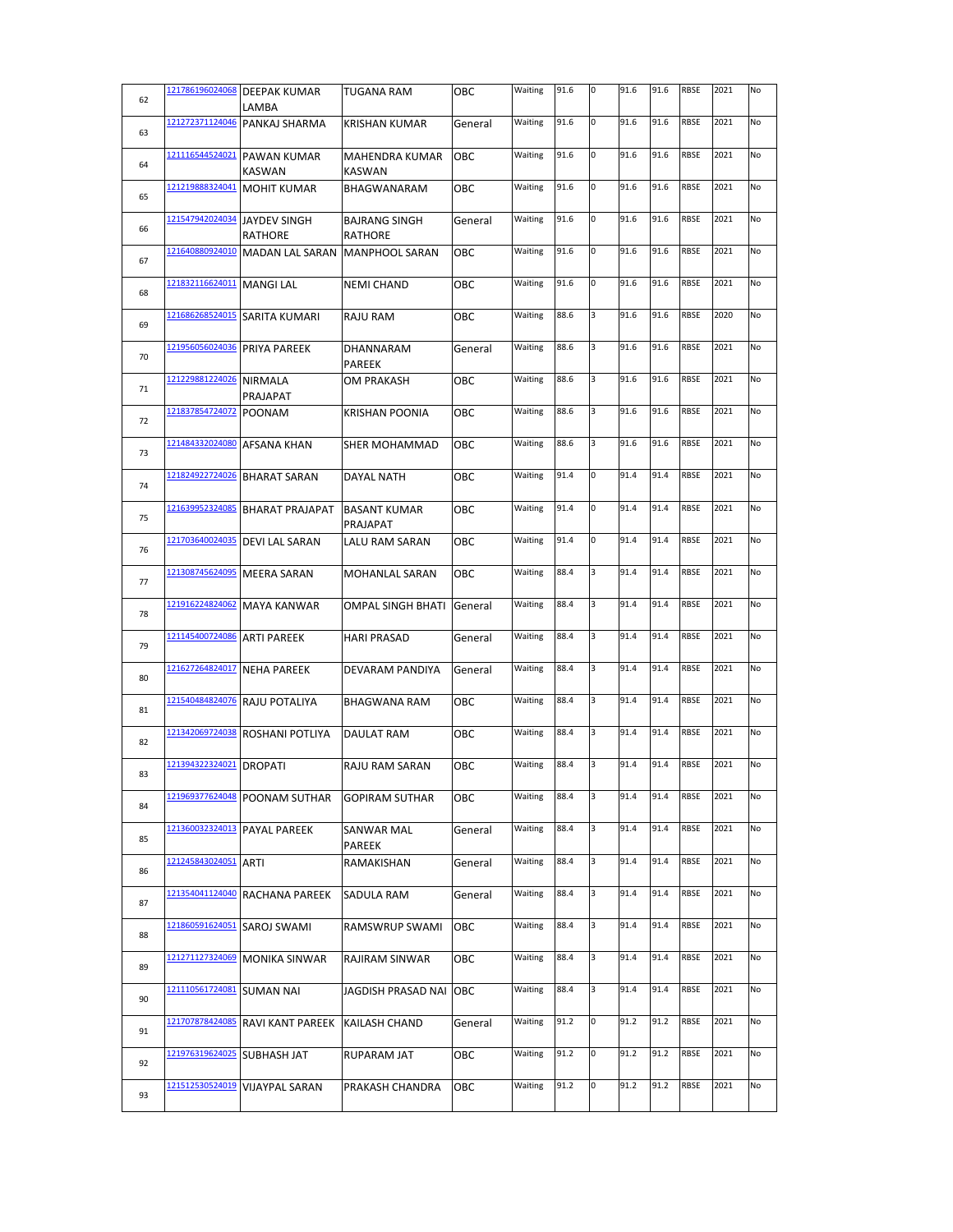| 94  | 121221690524052 PRATIBHA | <b>CHOUDHARY</b>                     | <b>MAHENDRA SINGH</b>               | ОВС     | Waiting | 88.2 | 3 | 91.2 | 91.2 | <b>RBSE</b> | 2021 | No |
|-----|--------------------------|--------------------------------------|-------------------------------------|---------|---------|------|---|------|------|-------------|------|----|
|     | 121156065824062          |                                      | <b>MOHAN LAL</b>                    |         | Waiting | 88.2 | 3 | 91.2 | 91.2 | RBSE        | 2021 | No |
| 95  |                          | <b>POONAM</b>                        |                                     | OBC     |         |      |   |      |      |             |      |    |
| 96  | 121989575724068          | <b>POOJA PAREEK</b>                  | NEM CHAND PAREEK                    | General | Waiting | 88.2 | 3 | 91.2 | 91.2 | <b>RBSE</b> | 2021 | No |
| 97  | 121702842024032          | <b>SUMAN BHAKAR</b>                  | RAM LAL BHAKAR                      | OBC     | Waiting | 88.2 | 3 | 91.2 | 91.2 | <b>RBSE</b> | 2021 | No |
| 98  | 121350652324080 SUMITRA  |                                      | AMEELAL                             | овс     | Waiting | 88.2 | 3 | 91.2 | 91.2 | <b>RBSE</b> | 2021 | No |
| 99  | 121116553224056          | <b>KUSUM BHAT</b>                    | <b>MANOJ KUMAR</b>                  | ОВС     | Waiting | 88.2 | 3 | 91.2 | 91.2 | <b>RBSE</b> | 2021 | No |
| 100 | 121611419924015          | <b>PALAK SAINI</b>                   | <b>UDARAM SAINI</b>                 | OBC     | Waiting | 88.2 | 3 | 91.2 | 91.2 | <b>RBSE</b> | 2021 | No |
| 101 | 121528733924056          | BHAWNA KANWAR   DEEP SINGH           |                                     | General | Waiting | 88.2 | 3 | 91.2 | 91.2 | <b>RBSE</b> | 2021 | No |
| 102 | 121917439624023          | <b>HEENA BANO</b>                    | <b>ASLAM KHAN</b>                   | OBC     | Waiting | 88.2 | 3 | 91.2 | 91.2 | <b>RBSE</b> | 2021 | No |
| 103 |                          | 121575062824036 PAWAN KUMAR<br>SWAMI | CHAMPA LAL SWAMI                    | OBC     | Waiting | 91   | 0 | 91   | 91   | <b>RBSE</b> | 2021 | No |
| 104 | 121682288524089          | <b>JOHNY SINGH</b>                   | <b>NARESH SINGH</b>                 | General | Waiting | 91   | 0 | 91   | 91   | <b>RBSE</b> | 2021 | No |
| 105 | 121510909424033          | PRIYA DADHICH                        | OM PRAKASH                          | General | Waiting | 91   | 0 | 91   | 91   | RBSE        | 2021 | No |
| 106 | 121745750124024          | <b>SIYA RAM SONI</b>                 | OM PRAKASH                          | ОВС     | Waiting | 91   | 0 | 91   | 91   | <b>RBSE</b> | 2021 | No |
| 107 |                          | 121202661724010 KANTA GODARA         | OMPRAKASH                           | ОВС     | Waiting | 88   | 3 | 91   | 91   | <b>RBSE</b> | 2021 | No |
| 108 | 121256478424053          | <b>SAWATRI GODARA</b>                | <b>SITA RAM</b>                     | OBC     | Waiting | 88   | 3 | 91   | 91   | <b>RBSE</b> | 2021 | No |
| 109 | 121152697224083          | <b>SAVITRI SARAN</b>                 | <b>BADRI PRASAD</b>                 | OBC     | Waiting | 88   | 3 | 91   | 91   | <b>RBSE</b> | 2021 | No |
| 110 | 121191554924067          | <b>ANITA SARAN</b>                   | SHISHPAL SARAN                      | OBC     | Waiting | 88   | 3 | 91   | 91   | RBSE        | 2021 | No |
| 111 | 121405323624042          | <b>MEERA GODARA</b>                  | SHRICHAND GODARA                    | OBC     | Waiting | 88   | 3 | 91   | 91   | <b>RBSE</b> | 2021 | No |
| 112 | 121244885424064          | DHAPA KANWAR                         | <b>BHAIRU SINGH</b>                 | General | Waiting | 88   | 3 | 91   | 91   | <b>RBSE</b> | 2021 | No |
| 113 | 121490709024032          | <b>NIRMLA</b>                        | DALEEP KUMAR                        | ОВС     | Waiting | 88   | 3 | 91   | 91   | <b>RBSE</b> | 2021 | No |
| 114 | 121354319224053          | POONAM SUTHAR                        | <b>VINOD KUMAR</b><br><b>SUTHAR</b> | ОВС     | Waiting | 88   | 3 | 91   | 91   | <b>RBSE</b> | 2021 | No |
| 115 | 121356860424021          | <b>MANOJ PAREEK</b>                  | <b>SHANKAR LAL</b><br>PAREEK        | General | Waiting | 88   | 3 | 91   | 91   | <b>RBSE</b> | 2021 | No |
| 116 | 121563276124073          | <b>ANITA</b>                         | PRABHURAM KHILERI OBC               |         | Waiting | 88   | 3 | 91   | 91   | RBSE        | 2021 | No |
| 117 | 121366896824081          | POOJA SAINI                          | <b>HARIRAM SAINI</b>                | OBC     | Waiting | 88   | 3 | 91   | 91   | RBSE        | 2021 | No |
| 118 | 121823353224045          | <b>KOMAL DUDI</b>                    | RAMESHWAR LAL                       | OBC     | Waiting | 88   | 3 | 91   | 91   | RBSE        | 2021 | No |
| 119 | 121908610624094          | <b>SAROJ SIDDH</b>                   | RAMESHWAR NATH                      | ОВС     | Waiting | 88   | 3 | 91   | 91   | RBSE        | 2021 | No |
| 120 | 121803452724016          | SHIYA GHINTALA                       | RAMLAL GHINTALA                     | OBC     | Waiting | 88   | 3 | 91   | 91   | RBSE        | 2021 | No |
| 121 | 121250073524024          | RAJBALA SONI                         | POONAM CHAND<br>SONI                | ОВС     | Waiting | 88   | 3 | 91   | 91   | RBSE        | 2021 | No |
| 122 | 121815367924093          | <b>VISHAKHA SAINI</b>                | DINESH KUMAR                        | ОВС     | Waiting | 88   | 3 | 91   | 91   | RBSE        | 2021 | No |
| 123 | 121500868524055          | KAMLA BHAMU                          | HARMANA RAM<br>BHAMU                | ОВС     | Waiting | 88   | 3 | 91   | 91   | <b>RBSE</b> | 2021 | No |
| 124 | 121880943524087          | POONAM SWAMI                         | <b>GOPI RAM</b>                     | ОВС     | Waiting | 88   | 3 | 91   | 91   | RBSE        | 2021 | No |
| 125 | 121130094324039          | <b>MEERA</b>                         | MOHAR SINGH                         | OBC     | Waiting | 88   | 3 | 91   | 91   | <b>RBSE</b> | 2021 | No |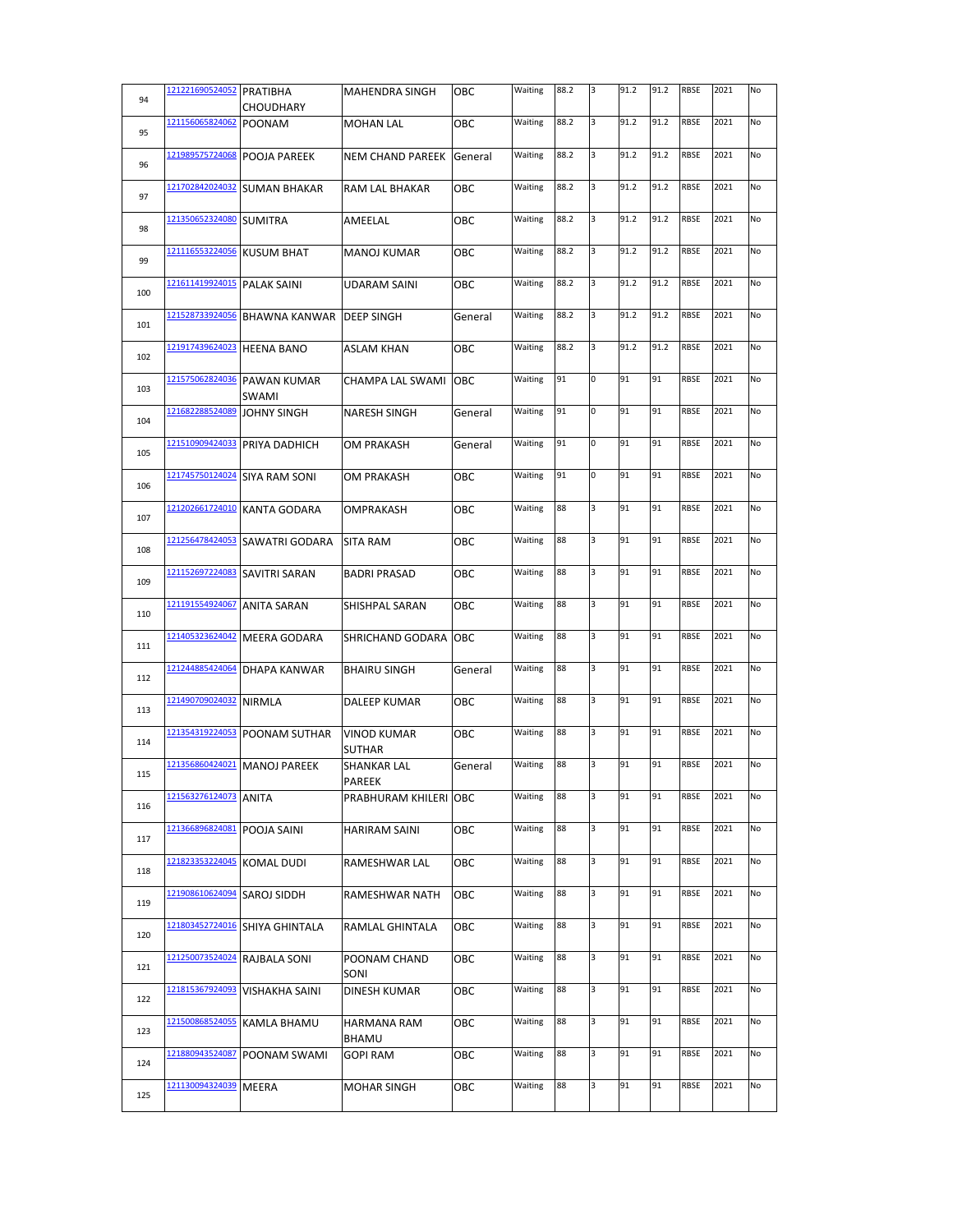| 126 |                 | 121556641024014 MEERA PAREEK               | SHRAWAN KUMAR                       | General | Waiting | 88   | 3 | 91   | 91   | <b>RBSE</b> | 2021 | No |
|-----|-----------------|--------------------------------------------|-------------------------------------|---------|---------|------|---|------|------|-------------|------|----|
| 127 | 121667970524097 | <b>JYOTI PRAJAPAT</b>                      | <b>DAULAT RAM</b><br>PRAJAPAT       | OBC     | Waiting | 88   | 3 | 91   | 91   | RBSE        | 2021 | No |
| 128 | 121996409424012 | YASMIN CHAYAL                              | NIZAM KHAN                          | ОВС     | Waiting | 88   | 3 | 91   | 91   | RBSE        | 2021 | No |
| 129 | 121425784724015 | <b>MAMTA GODARA</b>                        | RAJKUMAR GODARA                     | OBC     | Waiting | 88   | 3 | 91   | 91   | <b>RBSE</b> | 2021 | No |
| 130 | 121795077324020 | <b>KISHAN LAL</b>                          | <b>HARI RAM</b>                     | овс     | Waiting | 90.8 | 0 | 90.8 | 90.8 | <b>RBSE</b> | 2021 | No |
| 131 | 121377591924076 | <b>BHAWNA SAINI</b>                        | HARISHANKAR                         | ОВС     | Waiting | 90.8 | 0 | 90.8 | 90.8 | <b>RBSE</b> | 2021 | No |
| 132 | 121846150024038 | <b>RAJESH KUMAR</b>                        | <b>ARJUN RAM</b>                    | OBC     | Waiting | 90.8 | 0 | 90.8 | 90.8 | <b>RBSE</b> | 2021 | No |
| 133 | 121557571024045 | RAM NIWAS SARAN BAJRANG LAL                |                                     | OBC     | Waiting | 90.8 | 0 | 90.8 | 90.8 | <b>RBSE</b> | 2021 | No |
| 134 | 121488287024063 | <b>RAJENDRA SINGH</b>                      | LAXMAN SINGH                        | General | Waiting | 90.8 | 0 | 90.8 | 90.8 | <b>RBSE</b> | 2021 | No |
| 135 | 121971872924032 | <b>RANJEET SINGH</b><br>CHARAN             | <b>ARJUN SINGH</b><br>CHARAN        | ОВС     | Waiting | 90.8 | 0 | 90.8 | 90.8 | CBSE        | 2021 | No |
| 136 | 121545440924070 | <b>RANVEER GODARA</b>                      | <b>CHORURAM GODARA</b>              | OBC     | Waiting | 90.8 | 0 | 90.8 | 90.8 | RBSE        | 2021 | No |
| 137 | 121264742224019 | <b>KRISHAN DHAKA</b>                       | <b>EMILAL</b>                       | ОВС     | Waiting | 90.8 | 0 | 90.8 | 90.8 | <b>RBSE</b> | 2021 | No |
| 138 | 121683413024041 | <b>PRAMOD KUMAR</b><br>SAHARAN             | <b>MAHAVEER PRASAD</b>              | OBC     | Waiting | 90.8 | 0 | 90.8 | 90.8 | <b>RBSE</b> | 2021 | No |
| 139 |                 | 121116423224036 NARESH KUMAR<br>SINDHARIYA | DEVAKARAN                           | OBC     | Waiting | 90.8 | 0 | 90.8 | 90.8 | <b>RBSE</b> | 2021 | No |
| 140 | 121761068624020 | <b>RINKU SHARMA</b>                        | PAWAN KUMAR                         | General | Waiting | 90.8 | 0 | 90.8 | 90.8 | RBSE        | 2021 | No |
| 141 | 121532792024071 | SAHABRAM                                   | BHANWARLAL SARAN OBC                |         | Waiting | 90.8 | 0 | 90.8 | 90.8 | <b>RBSE</b> | 2021 | No |
| 142 | 121971187324089 | <b>MILAN PAREEK</b>                        | <b>DEEPAK PAREEK</b>                | General | Waiting | 90.8 | 0 | 90.8 | 90.8 | <b>RBSE</b> | 2021 | No |
| 143 | 121551871624039 | <b>VISNU SHARMA</b>                        | <b>GOPIRAM SHARMA</b>               | General | Waiting | 90.8 | 0 | 90.8 | 90.8 | RBSE        | 2021 | No |
| 144 | 121899291724060 | <b>DEVILAL NAI</b>                         | PHULA RAM                           | ОВС     | Waiting | 90.8 | 0 | 90.8 | 90.8 | <b>RBSE</b> | 2021 | No |
| 145 | 121845220824047 | <b>SANTOSH</b><br>BHAMBHU                  | <b>TORU RAM</b>                     | ОВС     | Waiting | 87.8 | 3 | 90.8 | 90.8 | <b>RBSE</b> | 2021 | No |
| 146 | 121416430024010 | <b>GOPI MISHRA</b>                         | YOGESH MISHRA                       | General | Waiting | 87.8 | 3 | 90.8 | 90.8 | <b>RBSE</b> | 2021 | No |
| 147 | 121345761524010 | <b>DEEPIKA KANWAR</b>                      | <b>SOHAN SINGH</b>                  | General | Waiting | 87.8 | 3 | 90.8 | 90.8 | <b>RBSE</b> | 2021 | No |
| 148 | 121728154124016 | <b>BHAGWATI SUTHAR RAMLAL</b>              |                                     | OBC     | Waiting | 87.8 | 3 | 90.8 | 90.8 | RBSE        | 2021 | No |
| 149 | 121725901924040 | POONAM JANGIR                              | <b>INDAR CHAND</b><br><b>JANGIR</b> | ОВС     | Waiting | 87.8 | 3 | 90.8 | 90.8 | RBSE        | 2021 | No |
| 150 | 121464551024065 | <b>POONAM</b>                              | KANARAM                             | ОВС     | Waiting | 87.8 | 3 | 90.8 | 90.8 | RBSE        | 2021 | No |
| 151 | 121947034324043 | PINTU SWAMI                                | JAGDEESH PRASAD<br>SWAMI            | ОВС     | Waiting | 90.6 | 0 | 90.6 | 90.6 | <b>RBSE</b> | 2021 | No |
| 152 | 121208591624038 | <b>SACHIN KUMAR</b><br><b>KASWA</b>        | DAYA SINGH                          | ОВС     | Waiting | 90.6 | 0 | 90.6 | 90.6 | RBSE        | 2021 | No |
| 153 | 121791466224053 | <b>JAIPRAKASH SARAN</b>                    | PARMESHWAR LAL                      | ОВС     | Waiting | 90.6 | 0 | 90.6 | 90.6 | <b>RBSE</b> | 2021 | No |
| 154 | 121642677224088 | <b>ANKIT SAINI</b>                         | MANOJ KUMAR SAINI                   | OBC     | Waiting | 90.6 | O | 90.6 | 90.6 | <b>RBSE</b> | 2021 | No |
| 155 | 121741750724021 | <b>MUKESH SINWAL</b>                       | NIRANA RAM SINWAL OBC               |         | Waiting | 90.6 | 0 | 90.6 | 90.6 | <b>RBSE</b> | 2021 | No |
| 156 | 121176900124028 | <b>RAPHIK</b>                              | YUSUB KHAN                          | ОВС     | Waiting | 90.6 | 0 | 90.6 | 90.6 | <b>RBSE</b> | 2021 | No |
| 157 | 121975243024017 | RAJESH SAHARAN                             | MANGALCHAND                         | OBC     | Waiting | 90.6 | 0 | 90.6 | 90.6 | RBSE        | 2021 | No |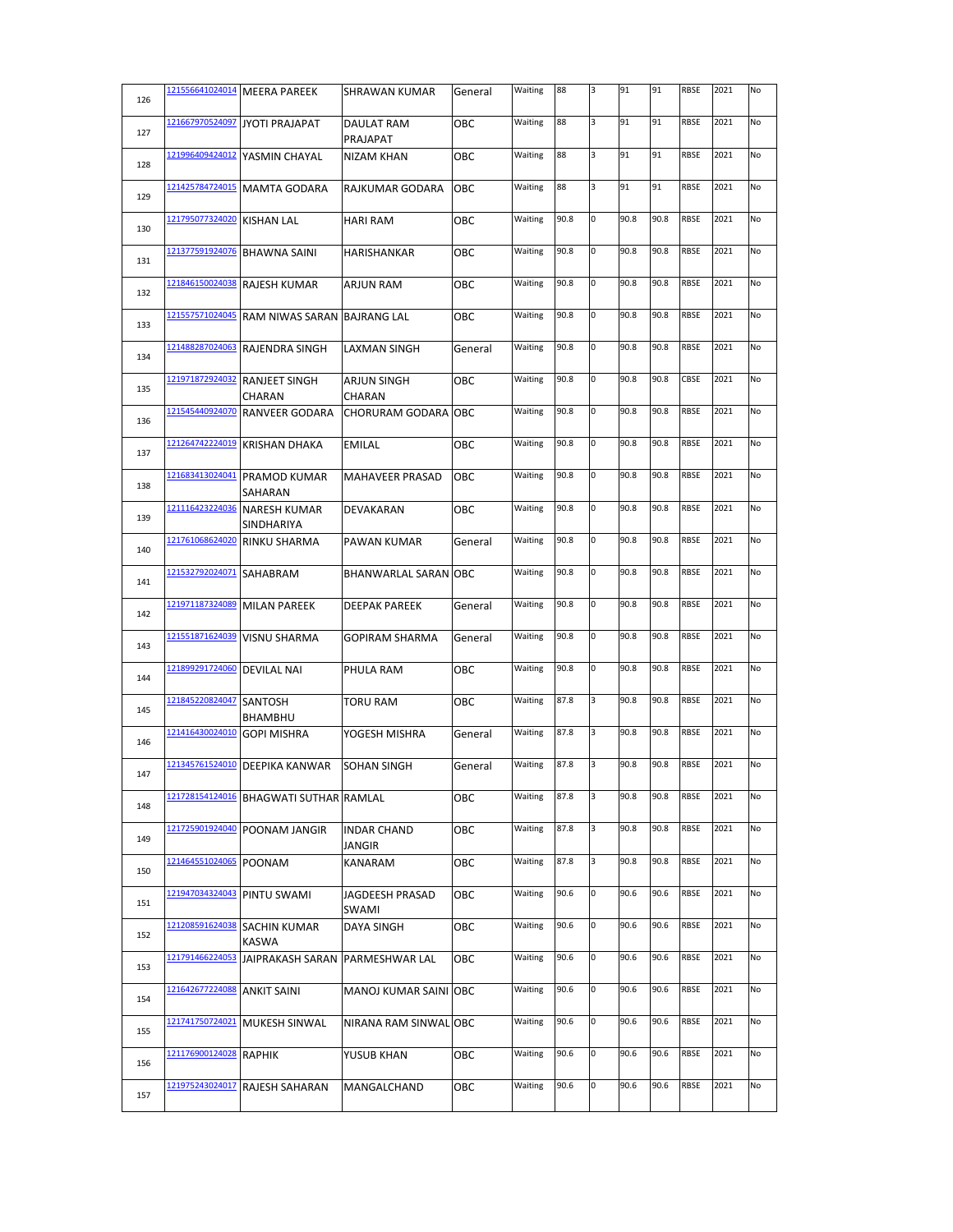| 158 | 121285726424086 | <b>PRASANT</b>                    | PANNALAL NAI                 | General | Waiting | 90.6 | O | 90.6 | 90.6 | <b>RBSE</b> | 2021 | No |
|-----|-----------------|-----------------------------------|------------------------------|---------|---------|------|---|------|------|-------------|------|----|
| 159 | 121253553524049 | <b>MAYAWATI</b><br><b>KHICHAR</b> | <b>INDRAJ KHICHAR</b>        | ОВС     | Waiting | 87.6 | 3 | 90.6 | 90.6 | <b>RBSE</b> | 2021 | No |
| 160 | 121675517924097 | SARITA BUGALIYA                   | BHAGIRATH<br><b>BUGALIYA</b> | ОВС     | Waiting | 87.6 | 3 | 90.6 | 90.6 | <b>RBSE</b> | 2021 | No |
| 161 | 121302145024083 | <b>SUNITA SAINI</b>               | <b>TARACHAND SAINI</b>       | OBC     | Waiting | 87.6 | 3 | 90.6 | 90.6 | <b>RBSE</b> | 2021 | No |
| 162 | 121176458024059 | <b>SHIYA PAREEK</b>               | RAMA KISHAN<br><b>PAREEK</b> | General | Waiting | 87.6 | 3 | 90.6 | 90.6 | <b>RBSE</b> | 2021 | No |
| 163 | 121498986824026 | <b>SUMAN</b>                      | <b>HARI RAM</b>              | OBC     | Waiting | 87.6 | 3 | 90.6 | 90.6 | <b>RBSE</b> | 2021 | No |
| 164 | 121649305724012 | <b>SEEMA JANGIR</b>               | <b>GOVIND PRASAD</b>         | OBC     | Waiting | 87.6 | 3 | 90.6 | 90.6 | <b>RBSE</b> | 2021 | No |
| 165 | 121330188024010 | <b>SANTOSH JAT</b>                | <b>RAM CHANDRA</b>           | OBC     | Waiting | 87.6 | 3 | 90.6 | 90.6 | <b>RBSE</b> | 2021 | No |
| 166 | 121263415124090 | <b>MAMTA DUDI</b>                 | <b>GOPI CHAND DUDI</b>       | OBC     | Waiting | 87.6 | 3 | 90.6 | 90.6 | <b>RBSE</b> | 2021 | No |
| 167 | 121261645224027 | <b>MONIKA SUTHAR</b>              | SHYAM LAL SUTHAR             | OBC     | Waiting | 87.6 | 3 | 90.6 | 90.6 | <b>RBSE</b> | 2021 | No |
| 168 | 121148238224040 | <b>SUMAN SUTHAR</b>               | <b>FULARAM SUTHAR</b>        | ОВС     | Waiting | 87.6 | 3 | 90.6 | 90.6 | <b>RBSE</b> | 2021 | No |
| 169 | 121909966024094 | <b>NIRMALA SUTHAR</b>             | <b>MADANLAL SUTHAR</b>       | OBC     | Waiting | 87.6 | 3 | 90.6 | 90.6 | RBSE        | 2021 | No |
| 170 | 121595801924021 | <b>JAY SHRI PRAJAPAT</b>          | NATHMAL PRAJAPAT             | OBC     | Waiting | 87.6 | 3 | 90.6 | 90.6 | <b>RBSE</b> | 2021 | No |
| 171 | 121460535424066 | <b>PUNAM KUMARI</b>               | PRABHU RAM                   | OBC     | Waiting | 87.6 | 3 | 90.6 | 90.6 | <b>RBSE</b> | 2021 | No |
| 172 | 121633041824034 | <b>MONIKA SARAN</b>               | AMAR SINGH SARAN             | OBC     | Waiting | 87.6 | 3 | 90.6 | 90.6 | <b>RBSE</b> | 2021 | No |
| 173 | 121288334524022 | <b>DALIP SINGH</b>                | <b>OM SINGH</b>              | OBC     | Waiting | 90.4 | 0 | 90.4 | 90.4 | <b>RBSE</b> | 2021 | No |
| 174 | 121663579924028 | <b>JAYSINGH</b>                   | <b>PAPU SINGH</b>            | General | Waiting | 90.4 | 0 | 90.4 | 90.4 | <b>RBSE</b> | 2021 | No |
| 175 | 121893413624085 | <b>PINTU SINGH</b>                | <b>KISHOR SINGH</b>          | General | Waiting | 90.4 | 0 | 90.4 | 90.4 | <b>RBSE</b> | 2021 | No |
| 176 | 121817797624015 | <b>BHARAT PAREEK</b>              | PARAMA RAM                   | General | Waiting | 90.4 | 0 | 90.4 | 90.4 | <b>RBSE</b> | 2021 | No |
| 177 | 121689380224066 | <b>MAHESH KUMAR</b>               | <b>NANDLAL GHINTALA</b>      | OBC     | Waiting | 90.4 | 0 | 90.4 | 90.4 | RBSE        | 2021 | No |
| 178 | 121479070524033 | <b>BALRAM</b>                     | BHAGAWANA RAM                | ОВС     | Waiting | 90.4 | 0 | 90.4 | 90.4 | <b>RBSE</b> | 2021 | No |
| 179 | 121414927724072 | <b>POOJA</b>                      | <b>RAM LAL</b>               | ОВС     | Waiting | 87.4 | 3 | 90.4 | 90.4 | <b>RBSE</b> | 2021 | No |
| 180 | 121489118324038 | POOJA                             | SHYAM LAL SHARMA             | General | Waiting | 87.4 | 3 | 90.4 | 90.4 | RBSE        | 2021 | No |
| 181 | 121205612624018 | POOJA JANGHU                      | RAGHUVEER SINGH<br>JANGHU    | OBC     | Waiting | 87.4 | 3 | 90.4 | 90.4 | RBSE        | 2021 | No |
| 182 | 121168828124029 | <b>UJJAWAL BHOJAK</b>             | <b>MOHAN LAL</b>             | ОВС     | Waiting | 90.2 | 0 | 90.2 | 90.2 | RBSE        | 2021 | No |
| 183 | 121508201424097 | <b>AMIT PRAJAPAT</b>              | SITA RAM PRAJAPAT            | ОВС     | Waiting | 90.2 | 0 | 90.2 | 90.2 | RBSE        | 2021 | No |
| 184 | 121116830424065 | <b>SUNITA</b>                     | SAHIRAM JHORAR               | ОВС     | Waiting | 87.2 | 3 | 90.2 | 90.2 | <b>RBSE</b> | 2021 | No |
| 185 | 121652769624072 | <b>AAINA PAREEK</b>               | MADAN LAL PAREEK             | General | Waiting | 87.2 | 3 | 90.2 | 90.2 | RBSE        | 2021 | No |
| 186 | 121760044724023 | <b>SUSHIL KUMAR</b>               | PRAHLAD RAM                  | General | Waiting | 90   | 0 | 90   | 90   | RBSE        | 2021 | No |
| 187 | 121116635724086 | ANIL JAKHAR                       | RAJURAM JAKHAR               | ОВС     | Waiting | 90   | 0 | 90   | 90   | RBSE        | 2021 | No |
| 188 | 121274068724038 | DEVI LAL GODARA                   | DEEPA RAM                    | ОВС     | Waiting | 90   | 0 | 90   | 90   | RBSE        | 2021 | No |
| 189 | 121560562024083 | <b>SUMAN</b>                      | LICHHI RAM                   | ОВС     | Waiting | 90   | 0 | 90   | 90   | RBSE        | 2021 | No |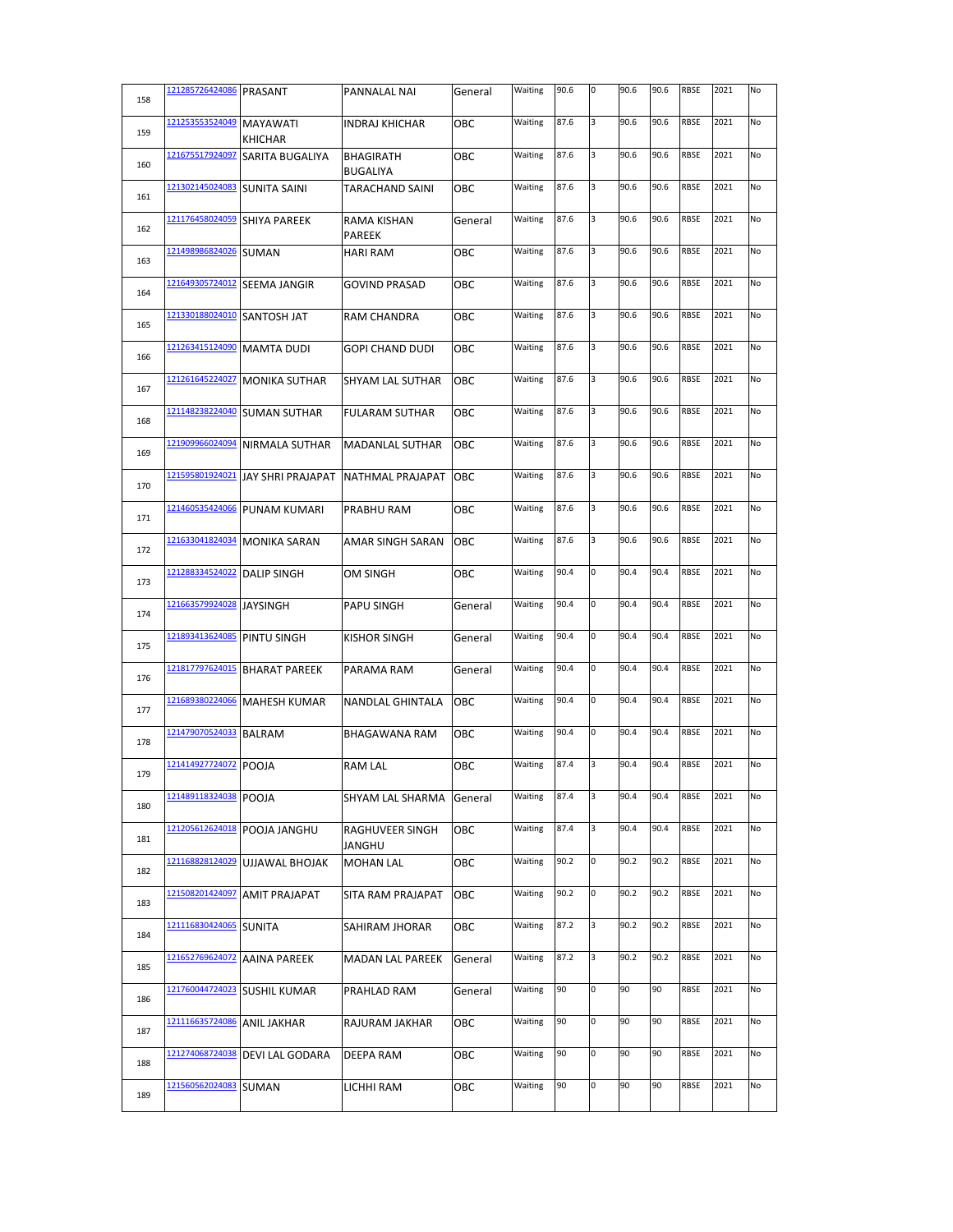| 190 | 121891226024095 | <b>TARACHAND</b><br><b>SUTHAR</b>       | <b>MUKANA RAM</b>        | OBC        | Waiting | 90 | 0           | 90 | 90 | <b>RBSE</b> | 2021 | No |
|-----|-----------------|-----------------------------------------|--------------------------|------------|---------|----|-------------|----|----|-------------|------|----|
| 191 | 121222450424093 | <b>RAJUNATH SIDDH</b>                   | <b>MOOLNATH SIDDH</b>    | OBC        | Waiting | 90 | 0           | 90 | 90 | <b>RBSE</b> | 2021 | No |
| 192 | 121232293624079 | RADHESHYAM                              | SANJAY KUMAR             | OBC        | Waiting | 90 | 0           | 90 | 90 | RBSE        | 2021 | No |
| 193 | 121319815224089 | <b>DEVILAL</b>                          | <b>GOMDA RAM</b>         | OBC        | Waiting | 90 | $\mathbf 0$ | 90 | 90 | <b>RBSE</b> | 2021 | No |
| 194 | 121173656624049 | <b>MANOJ KUMAR</b><br><b>RUHIL</b>      | <b>PURN MAL RUHIL</b>    | OBC        | Waiting | 90 | 0           | 90 | 90 | <b>RBSE</b> | 2021 | No |
| 195 | 121200022924051 | <b>RAMDEV NAI</b>                       | <b>UMMED SINGH</b>       | OBC        | Waiting | 90 | 0           | 90 | 90 | <b>RBSE</b> | 2021 | No |
| 196 | 121123520824036 | <b>DASHRATH SINGH</b>                   | <b>LAXMAN SINGH</b>      | General    | Waiting | 90 | 0           | 90 | 90 | <b>RBSE</b> | 2021 | No |
| 197 | 121411610124097 | <b>GOPI CHAND</b>                       | <b>GOMDA RAM</b>         | OBC        | Waiting | 90 | 0           | 90 | 90 | <b>RBSE</b> | 2021 | No |
| 198 | 121126120524039 | <b>MADHUSUDAN</b>                       | <b>SOHAN LAL</b>         | OBC        | Waiting | 90 | 0           | 90 | 90 | <b>RBSE</b> | 2021 | No |
| 199 | 121274933824000 | <b>VINOD KUMAR</b><br><b>DUSSAD</b>     | <b>RAMSWARUP</b>         | OBC        | Waiting | 90 | 0           | 90 | 90 | RBSE        | 2021 | No |
| 200 | 121246762224074 | <b>RADHE SHYAM</b><br><b>RAJPUROHIT</b> | JETHU SINGH              | General    | Waiting | 90 | 0           | 90 | 90 | <b>RBSE</b> | 2021 | No |
| 201 | 121728220124080 | <b>BHERO SINGH</b><br><b>RAJPUROHIT</b> | <b>GANPAT SINGH</b>      | General    | Waiting | 90 | 0           | 90 | 90 | RBSE        | 2021 | No |
| 202 | 121706902624080 | RAJENDRA THAKAN                         | <b>RAM LAL THAKAN</b>    | OBC        | Waiting | 90 | 0           | 90 | 90 | <b>RBSE</b> | 2021 | No |
| 203 | 121819388224080 | <b>TOLARAM</b>                          | PREMARAM                 | OBC        | Waiting | 90 | 0           | 90 | 90 | <b>RBSE</b> | 2021 | No |
| 204 | 121935422624080 | <b>VIKASH KARWASRA</b>                  | <b>PAPPU RAM</b>         | General    | Waiting | 90 | 0           | 90 | 90 | <b>RBSE</b> | 2021 | No |
| 205 | 121431951724091 | <b>RAMPRASAD</b>                        | <b>RAMAKISHAN NATH</b>   | OBC        | Waiting | 90 | 0           | 90 | 90 | <b>RBSE</b> | 2021 | No |
| 206 | 121789135924028 | YOGESH KUMAR                            | RAMLAL BHADU             | OBC        | Waiting | 90 | 0           | 90 | 90 | RBSE        | 2021 | No |
| 207 | 121171146024062 | <b>BHAWANI</b><br><b>SHANKAR</b>        | <b>HARI RAM</b>          | General    | Waiting | 90 | O           | 90 | 90 | <b>RBSE</b> | 2021 | No |
| 208 | 121383267824088 | <b>SHANKAR LAL</b><br><b>SUTHAR</b>     | <b>MAHAVEER PRASAD</b>   | ОВС        | Waiting | 90 | 0           | 90 | 90 | <b>RBSE</b> | 2021 | No |
| 209 | 121281446824061 | <b>JABID</b>                            | <b>SHABIR KHAN</b>       | OBC        | Waiting | 90 | O           | 90 | 90 | RBSE        | 2021 | No |
| 210 | 121636574924071 | <b>NISHA</b>                            | <b>SHANKAR DAS</b>       | OBC        | Waiting | 87 | 3           | 90 | 90 | <b>RBSE</b> | 2021 | No |
| 211 | 121274652524075 | NIRMALA JAKHAR                          | <b>BIRBAL RAM JAKHAR</b> | <b>OBC</b> | Waiting | 87 | 3           | 90 | 90 | RBSE        | 2021 | No |
| 212 | 121637320024082 | <b>VASUNDHARA</b>                       | <b>ARJUN DAN</b>         | ОВС        | Waiting | 87 | 3           | 90 | 90 | RBSE        | 2021 | No |
| 213 | 121432930024013 | <b>ANKITA PAREEK</b>                    | DHARM CHAND<br>PAREEK    | General    | Waiting | 87 | 3           | 90 | 90 | RBSE        | 2021 | No |
| 214 | 121664799824010 | <b>MAYA PAREEK</b>                      | SHYAMLAL PAREEK          | General    | Waiting | 87 | 3           | 90 | 90 | <b>RBSE</b> | 2021 | No |
| 215 | 121751306824059 | SALONI                                  | <b>MAHAVIR SARAN</b>     | OBC        | Waiting | 87 | 3           | 90 | 90 | RBSE        | 2021 | No |
| 216 | 121907211724097 | <b>SUNITA</b>                           | <b>MANGILAL SAHU</b>     | ОВС        | Waiting | 87 | 3           | 90 | 90 | <b>RBSE</b> | 2021 | No |
| 217 | 121437068724066 | NAMRATA SAINI                           | OMPRAKASH                | OBC        | Waiting | 87 | 3           | 90 | 90 | <b>RBSE</b> | 2021 | No |
| 218 | 121836063624050 | <b>JYOTI KANWAR</b>                     | UMMED SINGH              | General    | Waiting | 87 | 3           | 90 | 90 | RBSE        | 2021 | No |
| 219 | 121553866024019 | CHANDRAKALA<br>NETAR                    | MOOLCHAND                | OBC        | Waiting | 87 | 3           | 90 | 90 | <b>RBSE</b> | 2021 | No |
| 220 | 121153920224076 | <b>GAYATRI SARAN</b>                    | GOPI RAM SARAN           | OBC        | Waiting | 87 | 3           | 90 | 90 | RBSE        | 2021 | No |
| 221 | 121988495524046 | <b>POOJA</b>                            | <b>ARJUN RAM</b>         | OBC        | Waiting | 87 | 3           | 90 | 90 | <b>RBSE</b> | 2021 | No |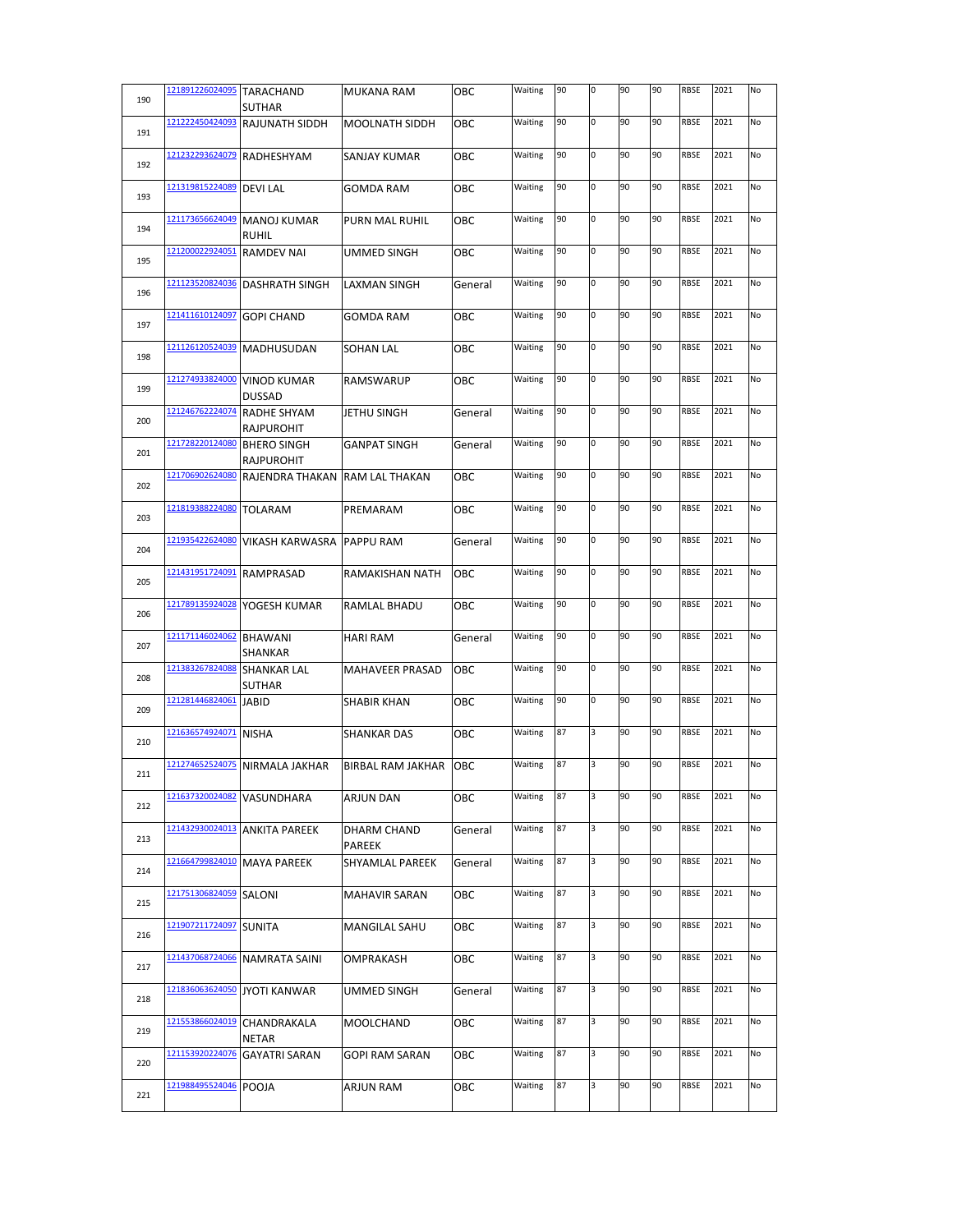| 222 | 121797342424066 SUMAN SAINI |                                               | MAHENDRA KUMAR<br><b>SAINI</b>    | ОВС     | Waiting | 87   | 3 | 90   | 90   | <b>RBSE</b> | 2021 | No |
|-----|-----------------------------|-----------------------------------------------|-----------------------------------|---------|---------|------|---|------|------|-------------|------|----|
| 223 | 121832284024010             | <b>RITU PANWAR</b>                            | RAJKUMAR PANWAR                   | OBC     | Waiting | 87   | 3 | 90   | 90   | RBSE        | 2021 | No |
| 224 | 121793283424024             | <b>PALAK SAINI</b>                            | RAJKARAN                          | ОВС     | Waiting | 87   | 3 | 90   | 90   | RBSE        | 2021 | No |
| 225 | 121466535524075             | SHIVANI PRAJAPAT                              | <b>TILOK CHAND</b><br>PRAJAPAT    | ОВС     | Waiting | 87   | 3 | 90   | 90   | RBSE        | 2021 | No |
| 226 | 121829586624088             | <b>MAMATA SIDDH</b>                           | SATU NATH                         | ОВС     | Waiting | 87   | 3 | 90   | 90   | <b>RBSE</b> | 2021 | No |
| 227 | 121444071824089             | <b>PUSHPA</b>                                 | <b>IMI LAL</b>                    | ОВС     | Waiting | 87   | 3 | 90   | 90   | <b>RBSE</b> | 2021 | No |
| 228 | 121874560324045             | DAYAWATI DUDI                                 | <b>RAKESH DUDI</b>                | ОВС     | Waiting | 87   | 3 | 90   | 90   | RBSE        | 2021 | No |
| 229 | 121618788624010             | <b>MANOJ KHICHAR</b>                          | SUBHASH CHANDRA<br><b>KHICHAR</b> | OBC     | Waiting | 87   | 3 | 90   | 90   | <b>RBSE</b> | 2021 | No |
| 230 | 121932717224054             | <b>MAMTA KANWAR</b>                           | <b>JOGENDRA SINGH</b>             | General | Waiting | 87   | 3 | 90   | 90   | <b>RBSE</b> | 2021 | No |
| 231 | 121714404524098             | <b>BABITA SONI</b>                            | <b>GOPAL SONI</b>                 | OBC     | Waiting | 87   | 3 | 90   | 90   | RBSE        | 2021 | No |
| 232 | 121628460624020             | <b>KAVITA KANWAR</b>                          | <b>MANGEJ SINGH</b>               | General | Waiting | 87   | 3 | 90   | 90   | RBSE        | 2021 | No |
| 233 |                             | 121577206824015 PAWAN KUMAR<br><b>MUNDLIA</b> | <b>MULA RAM</b><br><b>MUNDLIA</b> | овс     | Waiting | 89.8 | 0 | 89.8 | 89.8 | <b>RBSE</b> | 2021 | No |
| 234 | 121896372824026             | <b>BHARAT SINGH</b><br><b>PUROHIT</b>         | LAKSHMAN SINGH                    | General | Waiting | 89.8 | 0 | 89.8 | 89.8 | RBSE        | 2021 | No |
| 235 | 121535882624061             | <b>RAKESH KUMAR</b>                           | <b>RAJURAM PRAJAPAT</b>           | OBC     | Waiting | 89.8 | 0 | 89.8 | 89.8 | <b>RBSE</b> | 2021 | No |
| 236 | 121372105824024             | SITARAM PRAJAPAT                              | <b>MOOLCHAND</b><br>PRAJAPAT      | OBC     | Waiting | 89.8 | 0 | 89.8 | 89.8 | <b>RBSE</b> | 2021 | No |
| 237 | 121915456924089             | <b>PANKAJ KUMAR</b>                           | JES RAJ                           | ОВС     | Waiting | 89.8 | 0 | 89.8 | 89.8 | <b>RBSE</b> | 2021 | No |
| 238 | 121726326824040             | <b>DINDYAL KHICHAR</b>                        | PURNARAM                          | OBC     | Waiting | 89.8 | 0 | 89.8 | 89.8 | RBSE        | 2021 | No |
| 239 | 121736093324083             | PARMESHWAR LAL<br><b>MUND</b>                 | <b>MOHAN LAL</b>                  | OBC     | Waiting | 89.8 | 0 | 89.8 | 89.8 | <b>RBSE</b> | 2021 | No |
| 240 | 121798451024072             | suman choudhary                               | shankar bhambhu                   | ОВС     | Waiting | 86.8 | 3 | 89.8 | 89.8 | CBSE        | 2021 | No |
| 241 | 121755609824077             | <b>LAXMI SARAN</b>                            | LADU RAM                          | ОВС     | Waiting | 86.8 | 3 | 89.8 | 89.8 | <b>RBSE</b> | 2021 | No |
| 242 | 121645639324041             | <b>SUMAN SARAN</b>                            | <b>SHRAVAN KUMAR</b><br>SARAN     | ОВС     | Waiting | 86.8 | 3 | 89.8 | 89.8 | RBSE        | 2021 | No |
| 243 | 121712126824084             | <b>MAINA SARAN</b>                            | LAXMAN RAM SARAN OBC              |         | Waiting | 86.8 | 3 | 89.8 | 89.8 | <b>RBSE</b> | 2021 | No |
| 244 | 121387089424079             | RICHA SAINI                                   | <b>BAJRANG LAL SAINI</b>          | OBC     | Waiting | 86.8 | 3 | 89.8 | 89.8 | <b>RBSE</b> | 2021 | No |
| 245 | 121772473124054             | <b>TEJASWI JAKHAR</b>                         | HARI RAM JAKHAR                   | OBC     | Waiting | 86.8 | 3 | 89.8 | 89.8 | RBSE        | 2021 | No |
| 246 | 121856240124039             | <b>SUSHMITA PAREEK</b>                        | <b>GOURISHANKAR</b><br>PAREEK     | General | Waiting | 86.8 | 3 | 89.8 | 89.8 | RBSE        | 2021 | No |
| 247 | 121605286424073             | <b>SANTOSH BHAKAR</b>                         | <b>HARIRAM BHAKAR</b>             | ОВС     | Waiting | 86.8 | 3 | 89.8 | 89.8 | RBSE        | 2021 | No |
| 248 | 121188038824099             | POOJA PAREEK                                  | RAVAT MAL PAREEK                  | General | Waiting | 86.8 | 3 | 89.8 | 89.8 | RBSE        | 2021 | No |
| 249 | 121192775224051             | <b>ANKITA SAINI</b>                           | RAMESH KUMAR<br>SAINI             | ОВС     | Waiting | 86.8 | 3 | 89.8 | 89.8 | <b>RBSE</b> | 2021 | No |
| 250 | 121211109324012             | SANJU POONIYA                                 | <b>GOVIND RAM</b><br>POONIYA      | ОВС     | Waiting | 86.8 | 3 | 89.8 | 89.8 | RBSE        | 2021 | No |
| 251 | 121895758224067             | <b>SUMAN SHARMA</b>                           | OM PRAKASH                        | General | Waiting | 86.8 | 3 | 89.8 | 89.8 | <b>RBSE</b> | 2021 | No |
| 252 | 121264576224055             | <b>KAVITA</b>                                 | <b>SANT LAL</b>                   | ОВС     | Waiting | 86.8 | 3 | 89.8 | 89.8 | RBSE        | 2021 | No |
| 253 | 121582128824010             | <b>MAYA</b>                                   | <b>GOPAL PRAJAPAT</b>             | OBC     | Waiting | 86.8 | 3 | 89.8 | 89.8 | RBSE        | 2021 | No |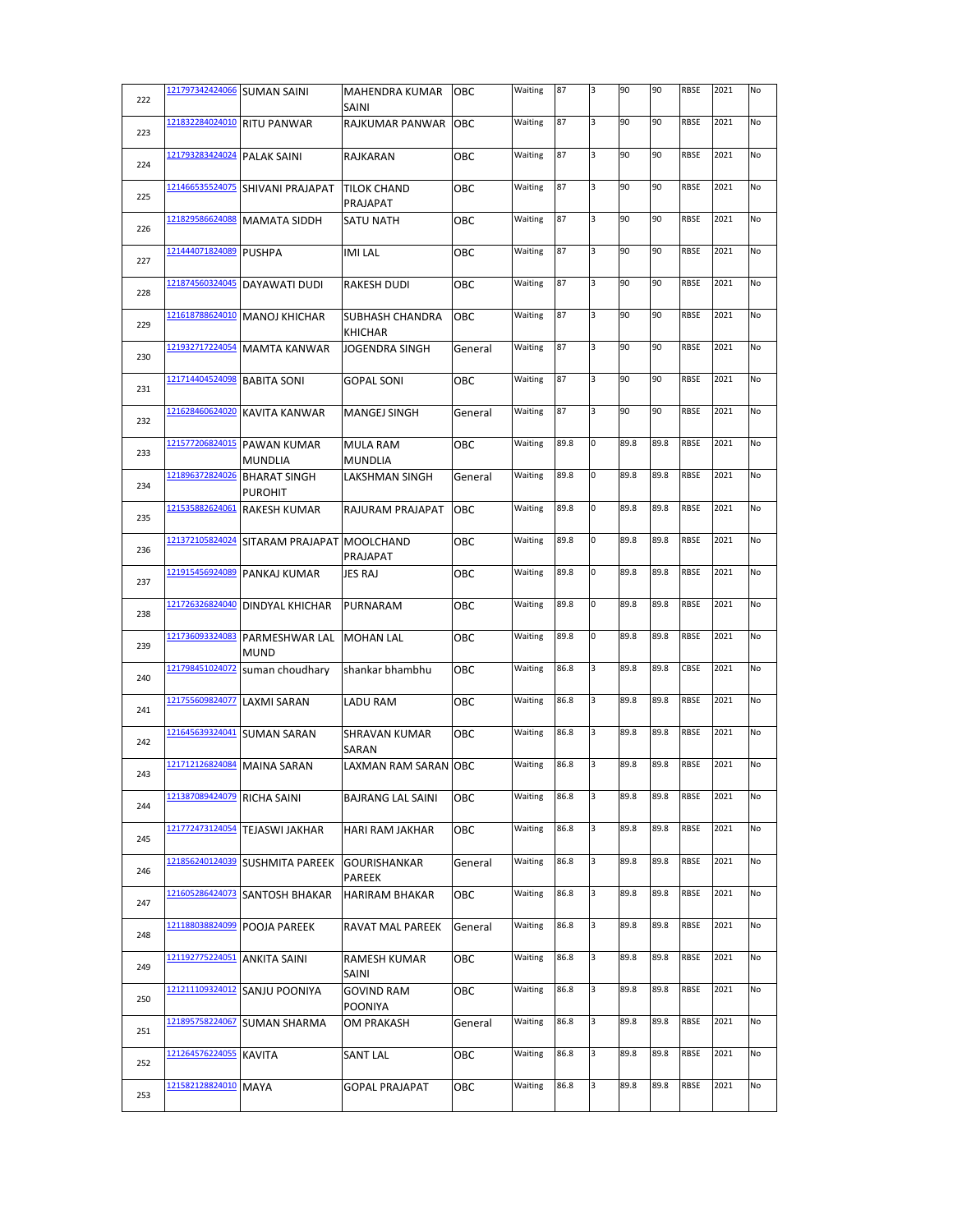| 254 | 121738114724072 | <b>URMILA</b>                       | PRABHU RAM                    | OBC     | Waiting | 86.8 | 3 | 89.8 | 89.8 | <b>RBSE</b> | 2021 | No        |
|-----|-----------------|-------------------------------------|-------------------------------|---------|---------|------|---|------|------|-------------|------|-----------|
|     |                 |                                     | <b>NEHARA</b>                 |         |         |      |   |      |      |             |      |           |
| 255 | 121635297424059 | <b>POOJAN KANWAR</b>                | <b>DEVI SINGH</b>             | General | Waiting | 86.8 | 3 | 89.8 | 89.8 | <b>RBSE</b> | 2021 | No        |
| 256 | 121669407124045 | <b>DIVYA SONI</b>                   | PRAHALAD RAY SONI             | OBC     | Waiting | 86.8 | 3 | 89.8 | 89.8 | <b>RBSE</b> | 2021 | <b>No</b> |
| 257 | 121244726324028 | <b>URMILA</b>                       | KRISHANA KUMAR                | ОВС     | Waiting | 86.8 | 3 | 89.8 | 89.8 | <b>RBSE</b> | 2021 | <b>No</b> |
| 258 | 121536261224076 | <b>GAYATRI DHAKA</b>                | <b>BRIJLAL DHAKA</b>          | OBC     | Waiting | 86.8 | 3 | 89.8 | 89.8 | <b>RBSE</b> | 2021 | No        |
| 259 | 121851366524038 | <b>VISHVAJEET SINGH</b>             | <b>RAMESH DAN</b><br>CHARAN   | OBC     | Waiting | 89.6 | 0 | 89.6 | 89.6 | <b>RBSE</b> | 2021 | No        |
| 260 | 121252523024024 | <b>NARENDER SINGH</b>               | <b>LADHU SINGH</b>            | General | Waiting | 89.6 | 0 | 89.6 | 89.6 | <b>RBSE</b> | 2021 | No        |
| 261 | 121263383024070 | <b>MANGI LAL</b><br>MEHALA          | BIRBAL RAM MEHALA OBC         |         | Waiting | 89.6 | 0 | 89.6 | 89.6 | <b>RBSE</b> | 2021 | No        |
| 262 | 121686229124057 | <b>RAJESH KUMAR</b>                 | <b>HARLAL DUDI</b>            | ОВС     | Waiting | 89.6 | 0 | 89.6 | 89.6 | <b>RBSE</b> | 2021 | No        |
| 263 | 121134763624023 | <b>MANISH</b>                       | <b>MADAN LAL</b>              | General | Waiting | 89.6 | 0 | 89.6 | 89.6 | <b>RBSE</b> | 2021 | No        |
| 264 | 121292816324055 | <b>LOKENDRA SINGH</b>               | <b>SHRAWAN SINGH</b>          | General | Waiting | 89.6 | 0 | 89.6 | 89.6 | <b>RBSE</b> | 2021 | No        |
| 265 | 121621896624037 | <b>KAMAL SINGH</b><br><b>RAJPUT</b> | THAWAR SINGH                  | General | Waiting | 89.6 | 0 | 89.6 | 89.6 | <b>RBSE</b> | 2021 | No        |
| 266 | 121161516524072 | <b>ANJU SUTHAR</b>                  | LICHCHHU RAM                  | ОВС     | Waiting | 86.6 | 3 | 89.6 | 89.6 | <b>RBSE</b> | 2021 | No        |
| 267 | 121588358224037 | <b>SUMITRA</b>                      | DHANNARAM<br>PRAJAPAT         | OBC     | Waiting | 86.6 | 3 | 89.6 | 89.6 | RBSE        | 2021 | <b>No</b> |
| 268 | 121788489824043 | <b>KESAR SWAMI</b>                  | <b>TULSIDAS</b>               | ОВС     | Waiting | 86.6 | 3 | 89.6 | 89.6 | <b>RBSE</b> | 2021 | No        |
| 269 | 121516515724066 | SHARDA BERWAL                       | <b>RAKESH KUMAR</b>           | OBC     | Waiting | 86.6 | 3 | 89.6 | 89.6 | <b>RBSE</b> | 2021 | No        |
| 270 | 121917542024032 | <b>MAMTA</b>                        | <b>BHAIRA RAM</b>             | ОВС     | Waiting | 86.6 | 3 | 89.6 | 89.6 | <b>RBSE</b> | 2021 | No        |
| 271 | 121596303924030 | <b>LALDAS SWAMI</b>                 | <b>MOOLDAS</b>                | OBC     | Waiting | 89.4 | 0 | 89.4 | 89.4 | <b>RBSE</b> | 2021 | No        |
| 272 | 121413579924078 | <b>PAWAN</b>                        | SHISHPAL                      | ОВС     | Waiting | 89.4 | 0 | 89.4 | 89.4 | <b>RBSE</b> | 2021 | No        |
| 273 | 121236604924031 | <b>JAY SHANKAR</b>                  | <b>BHANWAR LAL</b><br>SARAN   | OBC     | Waiting | 89.4 | 0 | 89.4 | 89.4 | <b>RBSE</b> | 2021 | No        |
| 274 | 121720004324050 | <b>RUKHSANA BANO</b>                | <b>RAMJAN KHAN</b>            | OBC     | Waiting | 86.4 | 3 | 89.4 | 89.4 | <b>RBSE</b> | 2021 | No        |
| 275 | 121739096524010 | NIRMAL JANGIR                       | <b>BADRI PRASAD</b><br>JANGIR | OBC     | Waiting | 89.2 | O | 89.2 | 89.2 | <b>RBSE</b> | 2021 | <b>No</b> |
| 276 | 121961853824042 | <b>VIKRAM SUTHAR</b>                | RUKMANAND                     | OBC     | Waiting | 89.2 | 0 | 89.2 | 89.2 | <b>RBSE</b> | 2021 | <b>No</b> |

|       | <b>B.A. PART I EWS WAITING I LIST 2021-22</b> |                             |                      |          |                             |             |  |       |       |             |                          |            |  |
|-------|-----------------------------------------------|-----------------------------|----------------------|----------|-----------------------------|-------------|--|-------|-------|-------------|--------------------------|------------|--|
|       | <b>Application ID</b>                         | <b>Name of Applicant</b>    | <b>Father's Name</b> | Category | Admissio Percent Bonus Tot. |             |  |       | %tile |             | <b>Board Passing Fee</b> |            |  |
| Sr.No |                                               |                             |                      |          |                             | age.(%) (%) |  | Perc. |       | Name        | Year                     |            |  |
|       |                                               |                             |                      |          | Category                    |             |  | %     |       |             |                          |            |  |
|       |                                               | 121457183924056 DHEER SINGH | lummed singh         | General  | Waiting                     | 88          |  | 88    | 88    | <b>RBSE</b> | 2021                     | <b>INO</b> |  |
|       |                                               |                             |                      |          |                             |             |  |       |       |             |                          |            |  |
|       |                                               |                             |                      |          |                             |             |  |       |       |             |                          |            |  |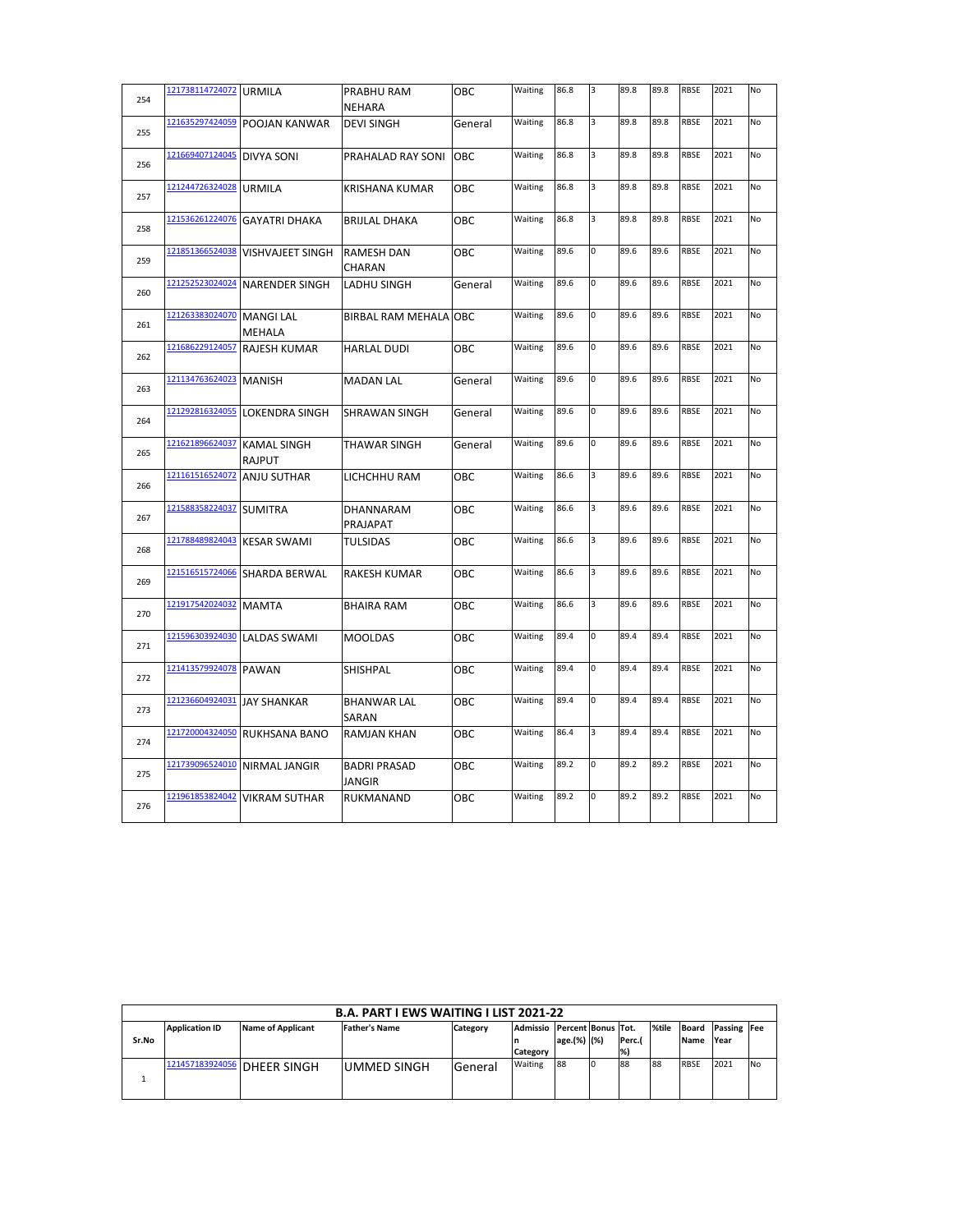| $\overline{2}$ | 121509949624092 | RACHANA JOSHI                     | <b>ANAT KUMAR</b><br>JOSHI       | General | Waiting | 85   | 3 | 88   | 88   | <b>RBSE</b> | 2021 | No |
|----------------|-----------------|-----------------------------------|----------------------------------|---------|---------|------|---|------|------|-------------|------|----|
| 3              | 121654700024077 | <b>HITESH SHARMA</b>              | <b>SOHAN LAL</b>                 | General | Waiting | 87.8 | 0 | 87.8 | 87.8 | <b>RBSE</b> | 2021 | No |
| 4              | 121339816124020 | PRABHU DAYAL                      | OMPRAKASH                        | General | Waiting | 87.8 | 0 | 87.8 | 87.8 | <b>RBSE</b> | 2021 | No |
| 5              | 121835070924033 | <b>SUSHIL PUROHIT</b>             | <b>DINESH PUROHIT</b>            | General | Waiting | 87.8 | 0 | 87.8 | 87.8 | <b>RBSE</b> | 2021 | No |
| 6              | 121116210824086 | <b>GHANSHYAM</b><br>GOUR          | GAJANAND GOUR                    | General | Waiting | 87.6 | 0 | 87.6 | 87.6 | <b>RBSE</b> | 2021 | No |
| $\overline{7}$ | 121115186724088 | ANKIT SINGH                       | <b>MAGAN SINGH</b>               | General | Waiting | 87.6 | O | 87.6 | 87.6 | <b>RBSE</b> | 2021 | No |
| 8              | 121365749124088 |                                   | BHAWANI SINGH   DEVI SINGH BHATI | General | Waiting | 87.6 | O | 87.6 | 87.6 | <b>RBSE</b> | 2021 | No |
| 9              | 121791083124020 | <b>HANUMAN</b><br>SINGH           | <b>MANGU SINGH</b>               | General | Waiting | 87.4 | 0 | 87.4 | 87.4 | RBSE        | 2021 | No |
| 10             | 121742582224048 | <b>VASUNDHRA</b><br><b>PAREEK</b> | PARMESHWAR<br><b>PANDIA</b>      | General | Waiting | 84.4 | 3 | 87.4 | 87.4 | <b>RBSE</b> | 2021 | No |
| 11             | 121451402424022 | <b>NIRMALA</b><br>SHARMA          | MAHAVEER<br>PRASAD               | General | Waiting | 84.4 | 3 | 87.4 | 87.4 | <b>RBSE</b> | 2021 | No |
| 12             | 121250974024050 | KISHAN SINGH                      | SURENDRA SINGH                   | General | Waiting | 87.2 | 0 | 87.2 | 87.2 | <b>RBSE</b> | 2021 | No |
| 13             | 121680616224098 | <b>VIKRAM SINGH</b>               | RAJU SINGH                       | General | Waiting | 87.2 | O | 87.2 | 87.2 | <b>RBSE</b> | 2021 | No |
| 14             | 121854667724047 | RAMA PANDIYA                      | HANUMAN<br>PRASAD PANDIYA        | General | Waiting | 84.2 | 3 | 87.2 | 87.2 | <b>RBSE</b> | 2021 | No |
| 15             | 121481985624097 | KOMAL KANWAR MANGAL SINGH         |                                  | General | Waiting | 84.2 | 3 | 87.2 | 87.2 | <b>RBSE</b> | 2021 | No |
| 16             | 121896858524069 | NARESH                            | UTTAM SINGH                      | General | Waiting | 84.2 | 3 | 87.2 | 87.2 | <b>RBSE</b> | 2021 | No |
| 17             | 121984696524045 | <b>ANIL KUMAR</b>                 | <b>MANI RAM</b><br>PAREEK        | General | Waiting | 87   | 0 | 87   | 87   | <b>RBSE</b> | 2021 | No |
| 18             | 121379876224017 | YUVRAJ SINGH                      | ANAND SINGH                      | General | Waiting | 87   | O | 87   | 87   | <b>RBSE</b> | 2021 | No |
| 19             | 121318064024081 | KAPIL PAREEK                      | SANTOSH KUMAR                    | General | Waiting | 87   | 0 | 87   | 87   | RBSE        | 2021 | No |
| 20             | 121177523624023 | GHANSHYAM<br>PAREEK               | SITARAM PAREEK                   | General | Waiting | 87   | 0 | 87   | 87   | <b>RBSE</b> | 2021 | No |
| 21             | 121403613324098 | PANKAJ KUMAR<br>SHARMA            | RAMKISHAN<br>SHARMA              | General | Waiting | 87   | 0 | 87   | 87   | <b>RBSE</b> | 2021 | No |
| 22             | 121268412224040 | ANJANA                            | <b>HEERA LAL</b>                 | General | Waiting | 84   | 3 | 87   | 87   | <b>RBSE</b> | 2021 | No |
| 23             | 121124126124058 | <b>NEERU KANWAR</b>               | VIRENDRA SINGH                   | General | Waiting | 84   | 3 | 87   | 87   | <b>RBSE</b> | 2021 | No |
| 24             | 121619947324037 | GAJANAND<br>PAREEK                | <b>GOWRI SHANKAR</b>             | General | Waiting | 86.8 | 0 | 86.8 | 86.8 | <b>RBSE</b> | 2021 | No |
| 25             | 121852530424095 | SRISHTI SHARMA JUMESH KUMAR       |                                  | General | Waiting | 83.6 | 3 | 86.6 | 86.6 | <b>RBSE</b> | 2021 | No |
| 26             | 121736816324077 | BHAWANA<br>PAREEK                 | PREM KUMAR<br>PAREEK             | General | Waiting | 83.4 | 3 | 86.4 | 86.4 | <b>RBSE</b> | 2021 | No |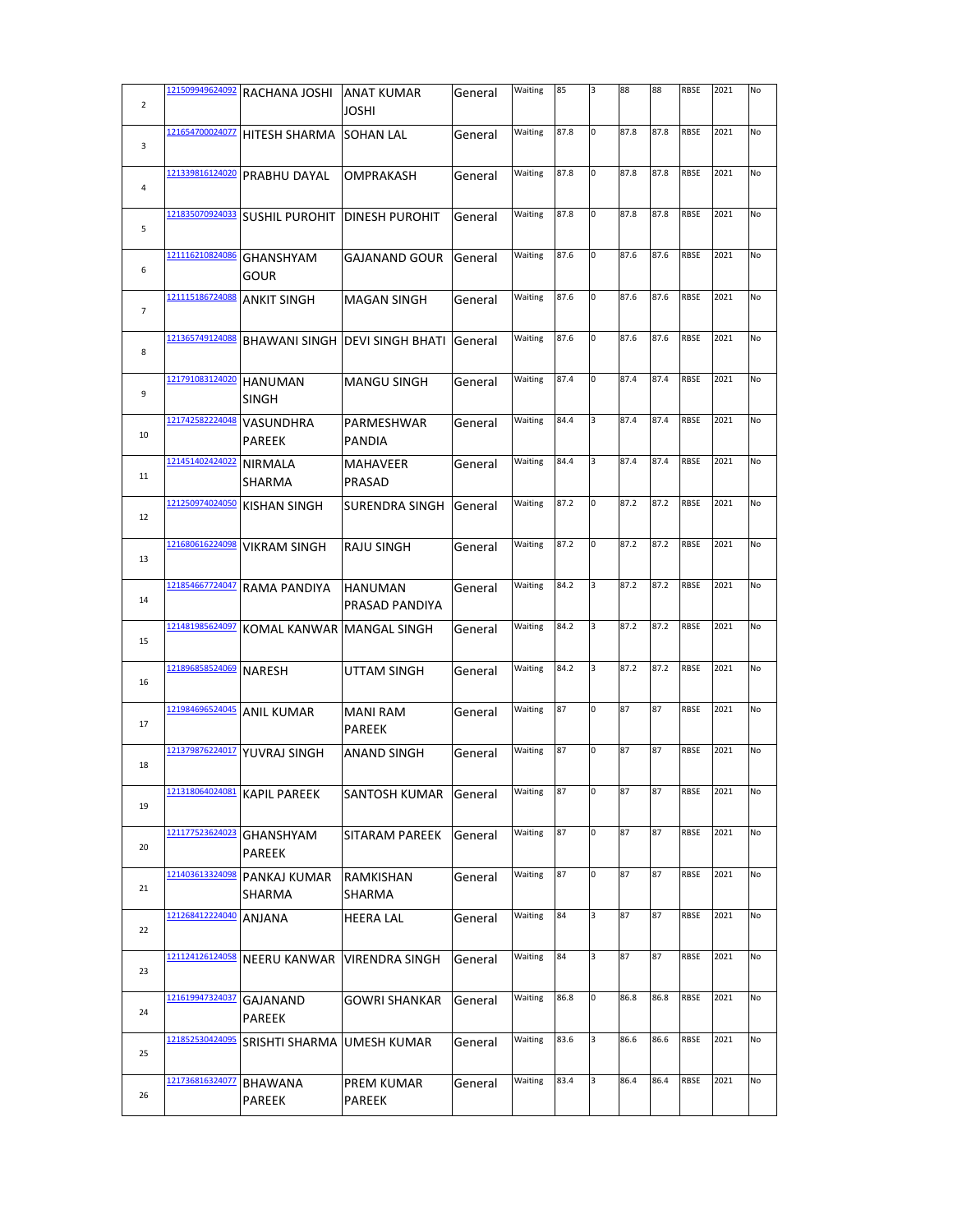| 27 | 121516712024051 | <b>SANWAR SINGH</b>             | RAMKISHAN<br><b>PUROHIT</b>           | General | Waiting | 81.4 | 5  | 86.4 | 86.4 | CBSE        | 2021 | No |
|----|-----------------|---------------------------------|---------------------------------------|---------|---------|------|----|------|------|-------------|------|----|
|    | 121524852524025 |                                 |                                       |         |         | 86.2 | 0  | 86.2 | 86.2 | <b>RBSE</b> | 2021 | No |
| 28 |                 | <b>BALVEER SINGH</b>            | <b>BHANWAR SINGH</b><br><b>PANWAR</b> | General | Waiting |      |    |      |      |             |      |    |
| 29 | 121837778024065 | CHHAGAN SINGH RAM SINGH         |                                       | General | Waiting | 86   | 0  | 86   | 86   | <b>RBSE</b> | 2021 | No |
| 30 | 121683879824057 | RANVEER<br><b>RAJPUROHIT</b>    | <b>SITA RAM</b>                       | General | Waiting | 86   | 0  | 86   | 86   | <b>RBSE</b> | 2021 | No |
| 31 | 121440488924052 | <b>MADAN SINGH</b>              | PRABHU SINGH<br><b>PANWAR</b>         | General | Waiting | 86   | 0  | 86   | 86   | <b>RBSE</b> | 2021 | No |
| 32 | 121827281524064 | ANJANA<br>SHARMA                | <b>MADAN LAL</b><br><b>SHARMA</b>     | General | Waiting | 83   | 3  | 86   | 86   | <b>RBSE</b> | 2021 | No |
| 33 | 121710879424093 | CHHELU SINGH                    | <b>BAJRANG SINGH</b><br>RATHORE       | General | Waiting | 85.8 | lo | 85.8 | 85.8 | <b>RBSE</b> | 2021 | No |
| 34 | 121393169824090 | <b>MAMTA</b><br><b>KANWAR</b>   | SHRAWAN SINGH                         | General | Waiting | 82.8 | 3  | 85.8 | 85.8 | <b>RBSE</b> | 2021 | No |
| 35 | 121233589724066 | <b>JOGENDRA</b><br><b>SINGH</b> | MAHAVEER SINGH                        | General | Waiting | 85.4 | 0  | 85.4 | 85.4 | <b>RBSE</b> | 2021 | No |
| 36 | 121274881924092 | SONU                            | DEVKINANDAN                           | General | Waiting | 82.4 | 3  | 85.4 | 85.4 | <b>RBSE</b> | 2021 | No |
| 37 | 121761456524072 | MUKESH KUMAR BAJARANG LAL       |                                       | General | Waiting | 85.2 | 0  | 85.2 | 85.2 | <b>RBSE</b> | 2021 | No |
| 38 | 121216058024033 | <b>GANESH SINGH</b>             | <b>GOVIND SINGH</b>                   | General | Waiting | 85.2 | O  | 85.2 | 85.2 | <b>RBSE</b> | 2021 | No |
| 39 | 121527494324095 | <b>ARJUN SINGH</b>              | PIRDAN SINGH                          | General | Waiting | 85.2 | 0  | 85.2 | 85.2 | <b>RBSE</b> | 2021 | No |
| 40 | 121571465824043 | <b>ARVIND PAREEK</b>            | <b>SANTLAL PAREEK</b>                 | General | Waiting | 85.2 | lo | 85.2 | 85.2 | <b>RBSE</b> | 2021 | No |
| 41 | 121206573924065 | <b>JAYA PAREEK</b>              | <b>VINOD KUMAR</b><br><b>PAREEK</b>   | General | Waiting | 82.2 | 3  | 85.2 | 85.2 | <b>RBSE</b> | 2021 | No |
| 42 | 121895791724010 | <b>SAMSHER SINGH</b>            | DHEER SINGH                           | General | Waiting | 85   | 0  | 85   | 85   | <b>RBSE</b> | 2021 | No |
| 43 | 121611857724067 | <b>ANIL PAREEK</b>              | RAMRATAN<br>PAREEK                    | General | Waiting | 85   | 0  | 85   | 85   | <b>RBSE</b> | 2021 | No |
| 44 | 121424846524061 | <b>ASHISH PAREEK</b>            | SATYA NARAYAN<br><b>PAREEK</b>        | General | Waiting | 85   | 0  | 85   | 85   | RBSE        | 2021 | No |
| 45 | 121631469124040 | <b>ALOK PAREEK</b>              | <b>SHIV RATAN</b>                     | General | Waiting | 85   | O  | 85   | 85   | <b>RBSE</b> | 2021 | No |
| 46 | 121560518524039 | DEENDAYAL<br>SHARMA             | <b>BHURA RAM</b><br>SHARMA            | General | Waiting | 84.8 | O  | 84.8 | 84.8 | <b>RBSE</b> | 2021 | No |
| 47 | 121426114024032 | KUNAN KANWAR BAJRANG SINGH      |                                       | General | Waiting | 81.8 | 3  | 84.8 | 84.8 | <b>RBSE</b> | 2021 | No |
| 48 | 121879410524053 | <b>MAIN PAL</b>                 | PITRAM BOHARA                         | General | Waiting | 84.6 | O  | 84.6 | 84.6 | <b>RBSE</b> | 2021 | No |
| 49 | 121536526124036 | MUKESH SINGH                    | <b>SURJAN SINGH</b>                   | General | Waiting | 84.6 | 0  | 84.6 | 84.6 | <b>RBSE</b> | 2021 | No |
| 50 | 121711151624082 | LAL SINGH                       | RAJENDRA SINGH                        | General | Waiting | 84.4 | O  | 84.4 | 84.4 | <b>RBSE</b> | 2021 | No |
| 51 | 121490272324056 | <b>NAND KISHOR</b><br>PAREEK    | GANGA DHAR<br><b>PAREEK</b>           | General | Waiting | 84.4 | O  | 84.4 | 84.4 | <b>RBSE</b> | 2021 | No |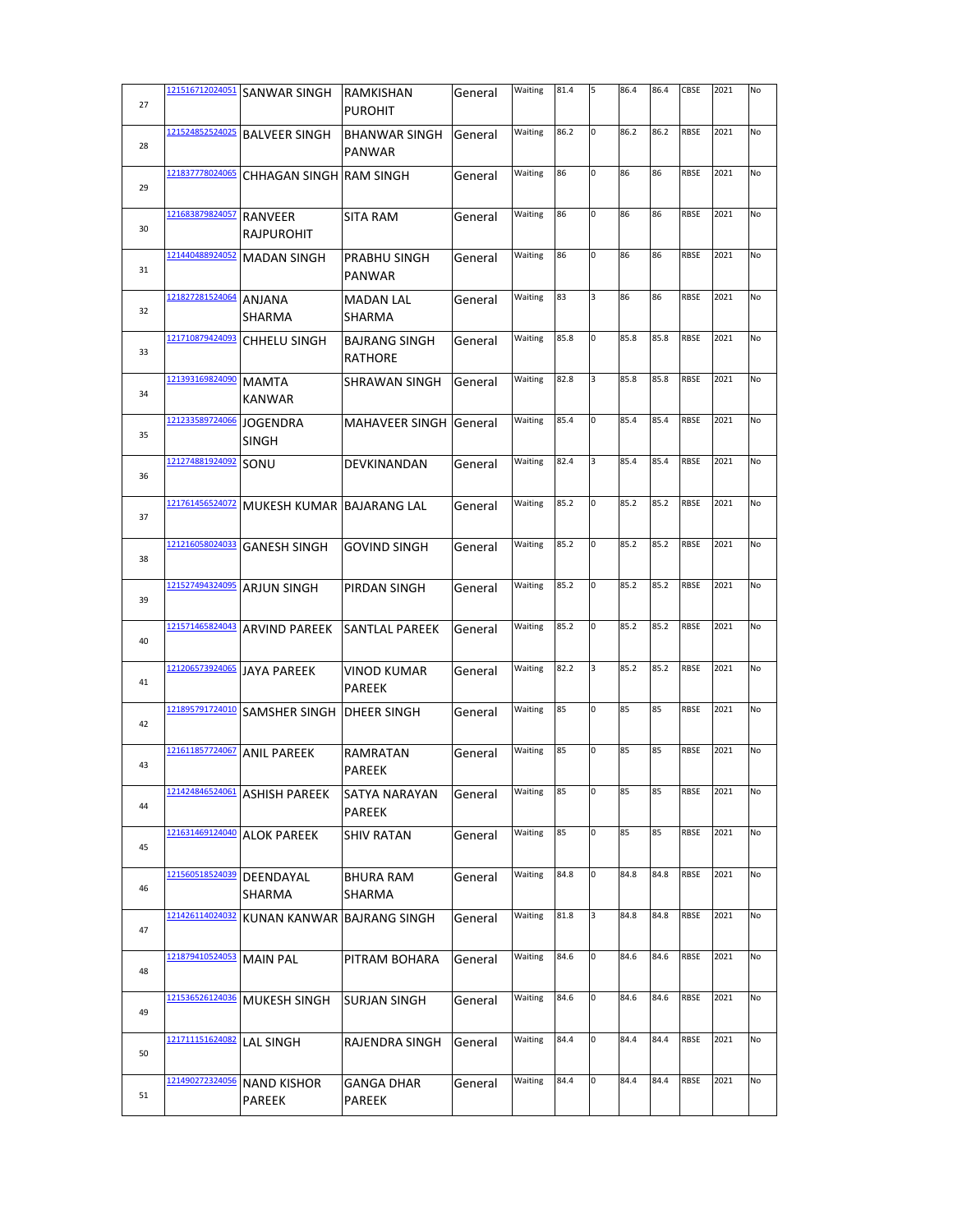| 52 | 121697837324060 | <b>RAVINDRA</b><br>SINGH         | <b>KALYAN SINGH</b>          | General | Waiting | 84.4 | I٥           | 84.4 | 84.4 | <b>RBSE</b> | 2021 | <b>No</b> |
|----|-----------------|----------------------------------|------------------------------|---------|---------|------|--------------|------|------|-------------|------|-----------|
| 53 | 121329516624080 | POONAM<br><b>PAREEK</b>          | <b>HARI RAM</b>              | General | Waiting | 81.4 | l3           | 84.4 | 84.4 | <b>RBSE</b> | 2021 | <b>No</b> |
| 54 | 121829283424075 | GANESH KUMAR<br><b>PAREEK</b>    | KISHAN I AI<br><b>PAREEK</b> | General | Waiting | 84.2 | <sup>n</sup> | 84.2 | 84.2 | <b>RBSE</b> | 2021 | <b>No</b> |
| 55 | 121436211924038 | PRASHANT<br><b>PAREEK</b>        | RUKAMANAND<br>PAREEK         | General | Waiting | 84.2 | l0           | 84.2 | 84.2 | <b>RBSE</b> | 2021 | <b>No</b> |
| 56 | 121203629024081 | <b>KALU SINGH</b><br>PANWAR      | <b>RAM SINGH</b><br>PANWAR   | General | Waiting | 84.2 | lo.          | 84.2 | 84.2 | <b>RBSE</b> | 2021 | <b>No</b> |
| 57 | 121561942424036 | INARAPAT SINGH<br><b>PARIHAR</b> | <b>RAGHUVIR SINGH</b>        | General | Waiting | 84.2 | I٥           | 84.2 | 84.2 | <b>RBSE</b> | 2021 | <b>No</b> |
| 58 | 121251690024051 | INIRMAL KUMAR                    | <b>SHIV BHAGWAN</b>          | General | Waiting | 84.2 | <sup>n</sup> | 84.2 | 84.2 | <b>RBSE</b> | 2021 | <b>No</b> |
| 59 | 121857575224081 | NISHA PAREEK                     | <b>MANGILAL</b>              | General | Waiting | 81.2 | 3            | 84.2 | 84.2 | <b>RBSE</b> | 2021 | <b>No</b> |
| 60 | 121353858124080 | MUSKAN<br>SHARMA                 | <b>SARITA DEVI</b>           | General | Waiting | 81.2 | l3.          | 84.2 | 84.2 | <b>RBSE</b> | 2021 | <b>No</b> |

|                |                       |                          | <b>B.A. PART I OBC WAITING I LIST 2021-22</b> |            |                 |                    |          |        |       |              |         |                |
|----------------|-----------------------|--------------------------|-----------------------------------------------|------------|-----------------|--------------------|----------|--------|-------|--------------|---------|----------------|
|                | <b>Application ID</b> | <b>Name of Applicant</b> | <b>Father's Name</b>                          | Category   | <b>Admissio</b> | Percent Bonus Tot. |          |        | %tile | <b>Board</b> | Passing | <b>Fee</b>     |
| Sr.No          |                       |                          |                                               |            | n               | age.(%) (%)        |          | Perc.( |       | <b>Name</b>  | Year    |                |
|                |                       |                          |                                               |            | Category        |                    |          | %)     |       |              |         |                |
|                | 121358892924054       | <b>RAKESH PRAJAPAT</b>   | MANI RAM PRAJAPATIOBC                         |            | Waiting         | 89.2               | $\Omega$ | 89.2   | 89.2  | <b>RBSE</b>  | 2021    | N <sub>O</sub> |
| $\mathbf{1}$   |                       |                          |                                               |            |                 |                    |          |        |       |              |         |                |
|                | 121709982124020       | <b>SANWAR MAL</b>        | ISURJA RAM SARAN                              | <b>OBC</b> | Waiting         | 89.2               |          | 89.2   | 89.2  | <b>RBSE</b>  | 2021    | N <sub>O</sub> |
| $\overline{2}$ |                       | SARAN                    |                                               |            |                 |                    |          |        |       |              |         |                |
|                |                       |                          |                                               |            |                 |                    |          |        |       |              |         |                |
| 3              | 121898222524027       | LALCHAND                 | SITARAM PRAJAPAT                              | OBC.       | Waiting         | 89.2               | I٥       | 89.2   | 89.2  | <b>RBSE</b>  | 2021    | N <sub>O</sub> |
|                |                       | PRAJAPAT                 |                                               |            |                 |                    |          |        |       |              |         |                |
| 4              | 121507455624013       | IVIKASH KUMAR            | KESHRICHAND                                   | <b>OBC</b> | Waiting         | 89.2               |          | 89.2   | 89.2  | <b>RBSE</b>  | 2021    | N <sub>O</sub> |
|                |                       |                          |                                               |            |                 |                    |          |        |       |              |         |                |
| 5              | 121996985224016       | <b>VISHAL MALI</b>       | SOHAN LAL                                     | OBC        | Waiting         | 89.2               | In       | 89.2   | 89.2  | <b>RBSE</b>  | 2021    | <b>No</b>      |
|                |                       |                          |                                               |            |                 |                    |          |        |       |              |         |                |
| 6              | 121967675024085       | <b>DIMPAL SONI</b>       | DURGADATT SONI                                | <b>OBC</b> | Waiting         | 86.2               | 3        | 89.2   | 89.2  | <b>RBSE</b>  | 2021    | <b>No</b>      |
|                |                       |                          |                                               |            |                 |                    |          |        |       |              |         |                |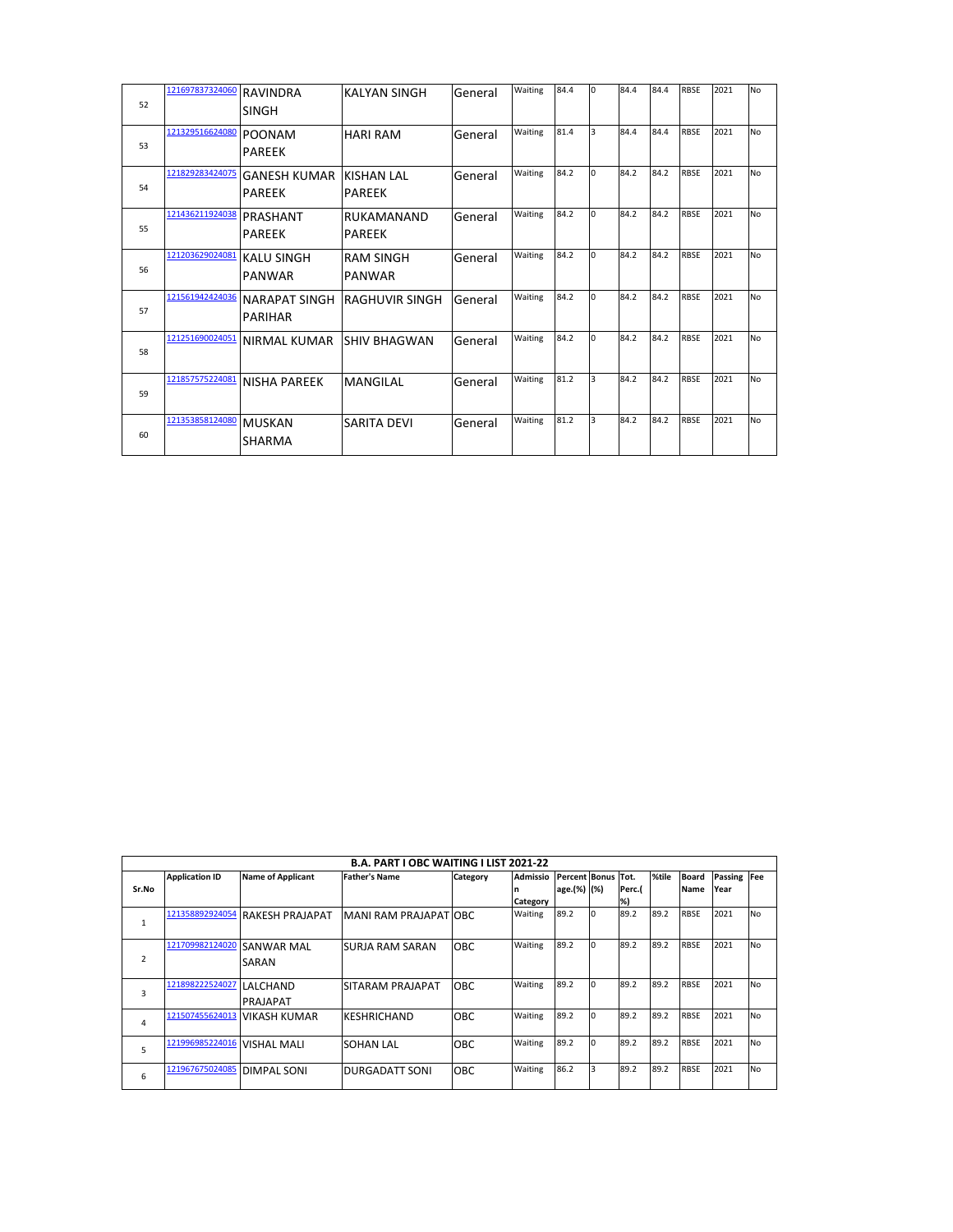| $\overline{7}$ | 121219746924075 MANISHA | <b>JHAJHARIA</b>                              | SULTAN                 | OBC | Waiting | 86.2 | 3 | 89.2 | 89.2 | RBSE        | 2021 | No |
|----------------|-------------------------|-----------------------------------------------|------------------------|-----|---------|------|---|------|------|-------------|------|----|
| 8              | 121268002924067         | RACHANA SAINI                                 | <b>JAGDISH PRASAD</b>  | OBC | Waiting | 86.2 | 3 | 89.2 | 89.2 | <b>RBSE</b> | 2021 | No |
| 9              | 121743963424075         | SANTOSH SWAMI                                 | RAMAWTAR               | OBC | Waiting | 86.2 | 3 | 89.2 | 89.2 | <b>RBSE</b> | 2021 | No |
| 10             | 121504479424040         | SUMAN                                         | CHANDU RAM             | ОВС | Waiting | 86.2 | 3 | 89.2 | 89.2 | RBSE        | 2021 | No |
| 11             | 121284798724073         | POOJA                                         | LILADHAR               | ОВС | Waiting | 86.2 | 3 | 89.2 | 89.2 | <b>RBSE</b> | 2021 | No |
| 12             | 121783771224062         | SANJU KUMARI                                  | GOPICHAND              | OBC | Waiting | 86.2 | 3 | 89.2 | 89.2 | RBSE        | 2021 | No |
| 13             | 121716722524073         | YASHODA<br>PRAJAPAT                           | BHAIRARAM<br>PRAJAPAT  | OBC | Waiting | 86.2 | 3 | 89.2 | 89.2 | RBSE        | 2021 | No |
| 14             | 121895300024025         | <b>SUMAN</b>                                  | SANT KUMAR<br>PRAJAPAT | ОВС | Waiting | 86.2 | 3 | 89.2 | 89.2 | RBSE        | 2021 | No |
| 15             | 121718583724021         | POOJA                                         | <b>BHANWAR LAL</b>     | ОВС | Waiting | 86.2 | 3 | 89.2 | 89.2 | RBSE        | 2021 | No |
| 16             | 121436706724018         | ARJUN BANGARWA UNKAR                          |                        | OBC | Waiting | 89   | 0 | 89   | 89   | <b>RBSE</b> | 2021 | No |
| 17             | 121850644624049         | SATPAL SUTHAR                                 | SITA RAM               | ОВС | Waiting | 89   | O | 89   | 89   | RBSE        | 2021 | No |
| 18             | 121990940424029         | PAWAN KUMAR<br>PRAJAPAT                       | ISHWAR SINGH           | ОВС | Waiting | 89   | 0 | 89   | 89   | RBSE        | 2021 | No |
| 19             | 121635681024094         | RAMNIVAS MUHAL RAJURAM                        |                        | OBC | Waiting | 89   | 0 | 89   | 89   | RBSE        | 2021 | No |
| 20             | 121187385424084         | <b>GOWARDHAN RAM HEERA LAL SARAN</b><br>SARAN |                        | ОВС | Waiting | 89   | 0 | 89   | 89   | RBSE        | 2021 | No |
| 21             | 121227893124071         | MOOLA RAM<br>SARAN                            | <b>BHEEKHA RAM</b>     | OBC | Waiting | 89   | 0 | 89   | 89   | RBSE        | 2021 | No |
| 22             | 121821012724080         | <b>NARESH GIRI</b>                            | OM GIRI                | OBC | Waiting | 89   | 0 | 89   | 89   | RBSE        | 2021 | No |
| 23             | 121980267824024         | <b>BABULAL</b><br>KARWASARA                   | <b>HARI RAM</b>        | OBC | Waiting | 89   | 0 | 89   | 89   | RBSE        | 2021 | No |
| 24             | 121183225024036         | <b>RAMSWROOP</b>                              | PURAN NATH             | ОВС | Waiting | 89   | 0 | 89   | 89   | <b>RBSE</b> | 2021 | No |
| 25             | 121404044724024         | SHRAWAN KUMAR                                 | RAMKUMAR               | ОВС | Waiting | 89   | 0 | 89   | 89   | RBSE        | 2021 | No |
| 26             | 121306830524031         | PAWAN SAHARAN                                 | <b>HARDAT RAM</b>      | ОВС | Waiting | 89   | 0 | 89   | 89   | RBSE        | 2021 | No |
| 27             | 121960306324049         | GAJANAND<br>BENIWAL                           | GOPIRAM                | OBC | Waiting | 89   | 0 | 89   | 89   | <b>RBSE</b> | 2021 | No |
| 28             | 121745891724091         | PUNAM CHAND<br><b>BERA</b>                    | ASHOK KUMAR BERA       | OBC | Waiting | 86   | 3 | 89   | 89   | RBSE        | 2021 | No |
| 29             | 121542779824059         | PARWATI HUDDA                                 | MUNI RAM HUDDA         | OBC | Waiting | 86   | 3 | 89   | 89   | RBSE        | 2021 | No |
| 30             | 121257000924043         | <b>MUSKAN SONI</b>                            | RADHESHYAM SONI        | OBC | Waiting | 86   | 3 | 89   | 89   | <b>RBSE</b> | 2021 | No |
| 31             | 121875412424055         | SANTOSH BHAKAR                                | TRILOK CHAND<br>BHAKAR | ОВС | Waiting | 86   | 3 | 89   | 89   | RBSE        | 2021 | No |
| 32             | 121518436524052         | CHANDRAKALA                                   | <b>BHARAT SINGH</b>    | OBC | Waiting | 86   | 3 | 89   | 89   | RBSE        | 2021 | No |
| 33             | 121188861624091         | KAUSHALYA SARAN HARI RAM                      |                        | ОВС | Waiting | 86   | 3 | 89   | 89   | RBSE        | 2021 | No |
| 34             | 121681924524033         | POOJA                                         | ARUN RAM SIHAG         | OBC | Waiting | 86   | 3 | 89   | 89   | RBSE        | 2021 | No |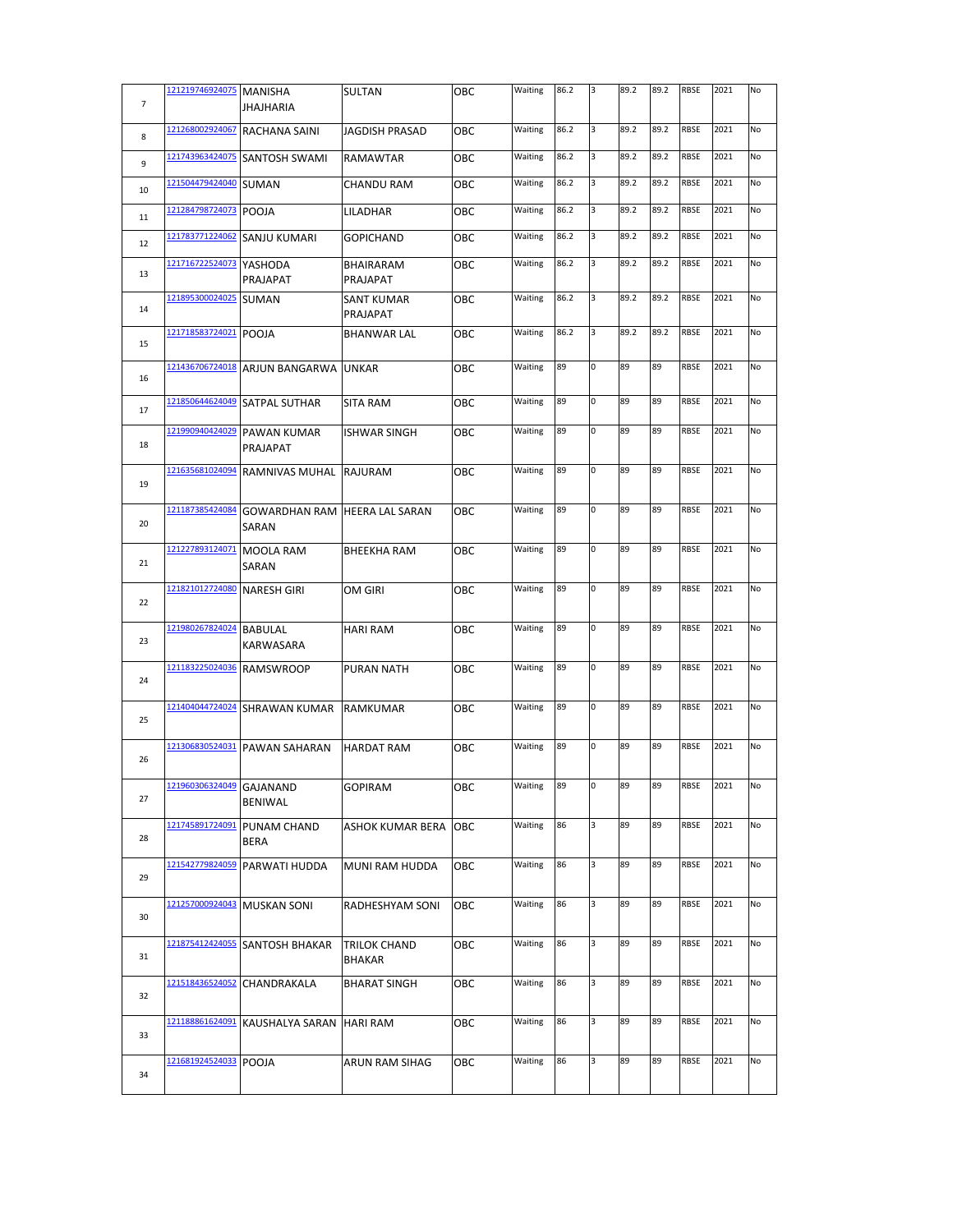| 35 | 121773598724058 | <b>MAYA BENIWAL</b>          | PRAHALADA RAM                      | ОВС | Waiting | 86   | 3 | 89   | 89   | RBSE        | 2021 | No |
|----|-----------------|------------------------------|------------------------------------|-----|---------|------|---|------|------|-------------|------|----|
| 36 | 121475689024022 | RAMAKANT<br>BENIWAL          | LAXMI KANT<br><b>BENIWAL</b>       | ОВС | Waiting | 86   | 3 | 89   | 89   | RBSE        | 2021 | No |
| 37 | 121951345024051 | PRIYANKA                     | MAHAVEER PRASAD                    | OBC | Waiting | 86   | 3 | 89   | 89   | <b>RBSE</b> | 2021 | No |
| 38 | 121325425224036 | <b>SUSHILA</b>               | DUNGAR RAM                         | ОВС | Waiting | 86   | 3 | 89   | 89   | RBSE        | 2021 | No |
| 39 | 121806892824081 | KOMAL NAI                    | PURUSHOTAM LAL<br>NAI              | ОВС | Waiting | 86   | 3 | 89   | 89   | RBSE        | 2021 | No |
| 40 | 121628923524055 | <b>MONIKA PRAJAPAT</b>       | <b>BIRBAL RAM</b>                  | ОВС | Waiting | 86   | 3 | 89   | 89   | RBSE        | 2021 | No |
| 41 | 121856334124015 | POOJA                        | <b>MANGI LAL</b>                   | ОВС | Waiting | 86   | 3 | 89   | 89   | RBSE        | 2021 | No |
| 42 | 121315503724036 | POOJA PRAJAPAT               | KUMBHA RAM<br>PRAJAPAT             | ОВС | Waiting | 86   | 3 | 89   | 89   | RBSE        | 2021 | No |
| 43 | 121791647324078 | <b>NEHA SAINI</b>            | <b>ISHVAR CHAND SAINI OBC</b>      |     | Waiting | 86   | 3 | 89   | 89   | RBSE        | 2021 | No |
| 44 | 121240521424020 | <b>DHAPU</b>                 | <b>BIRBAL NATH</b>                 | ОВС | Waiting | 86   | 3 | 89   | 89   | RBSE        | 2021 | No |
| 45 | 121321059224066 | <b>ROHIT SAINI</b>           | VINOD KUMAR SAINI                  | OBC | Waiting | 88.8 | 0 | 88.8 | 88.8 | RBSE        | 2021 | No |
| 46 | 121699688224012 | <b>NAND LAL BHADU</b>        | <b>SUMER SINGH</b><br><b>BHADU</b> | ОВС | Waiting | 88.8 | 0 | 88.8 | 88.8 | <b>RBSE</b> | 2021 | No |
| 47 |                 | 121268911124010 INDRAJ SARAN | <b>JAGDISH SARAN</b>               | OBC | Waiting | 88.8 | 0 | 88.8 | 88.8 | RBSE        | 2021 | No |
| 48 | 121557986024053 | <b>DHARMENDAR</b><br>SINWAL  | RAJU RAM SINWAL                    | ОВС | Waiting | 88.8 | 0 | 88.8 | 88.8 | RBSE        | 2021 | No |
| 49 | 121257582124069 | <b>BASU</b>                  | RAMCHANDAR                         | ОВС | Waiting | 88.8 | 0 | 88.8 | 88.8 | <b>RBSE</b> | 2021 | No |
| 50 | 121282209924014 | <b>RAKESH KUMAR</b>          | KANHAIYA LAL                       | OBC | Waiting | 88.8 | 0 | 88.8 | 88.8 | <b>RBSE</b> | 2021 | No |
| 51 | 121563228724083 | <b>MOHD RASID</b>            | <b>MOHD AKHTAR</b>                 | ОВС | Waiting | 88.8 | 0 | 88.8 | 88.8 | RBSE        | 2021 | No |
| 52 | 121683884724076 | <b>SURENDRA BHARI</b>        | BHANWAR LAL BHARI OBC              |     | Waiting | 88.8 | 0 | 88.8 | 88.8 | RBSE        | 2021 | No |
| 53 | 121688464124000 | RAMNIWAS<br>GODARA           | ASHA RAM GODARA                    | ОВС | Waiting | 88.8 | 0 | 88.8 | 88.8 | <b>RBSE</b> | 2021 | No |
| 54 | 121228321024040 | <b>MONIKA SUTHAR</b>         | BEGRAJ                             | ОВС | Waiting | 85.8 | 3 | 88.8 | 88.8 | RBSE        | 2021 | No |
| 55 | 121908810924096 | POOJA SUTHAR                 | RAMCHANDRA<br><b>SUTHAR</b>        | OBC | Waiting | 85.8 | 3 | 88.8 | 88.8 | RBSE        | 2021 | No |
| 56 | 121750819524090 | SUSHMA NAI                   | DHARMCHAND NAI                     | ОВС | Waiting | 85.8 | 3 | 88.8 | 88.8 | RBSE        | 2021 | No |
| 57 | 121252449824032 | PRITI                        | BHANWAR LAL                        | ОВС | Waiting | 85.8 | 3 | 88.8 | 88.8 | RBSE        | 2021 | No |
| 58 | 121416749024060 | NEHA SAINI                   | RAMESH KUMAR<br>SAINI              | ОВС | Waiting | 85.8 | 3 | 88.8 | 88.8 | RBSE        | 2021 | No |
| 59 | 121652167524063 | <b>RESHMA KHAN</b>           | RAMJAN KHAN                        | ОВС | Waiting | 85.8 | 3 | 88.8 | 88.8 | RBSE        | 2021 | No |
|    | 121313900824022 | JAIDEV                       | MANGILAL                           | ОВС | Waiting | 88.6 | 0 | 88.6 | 88.6 | RBSE        | 2021 | No |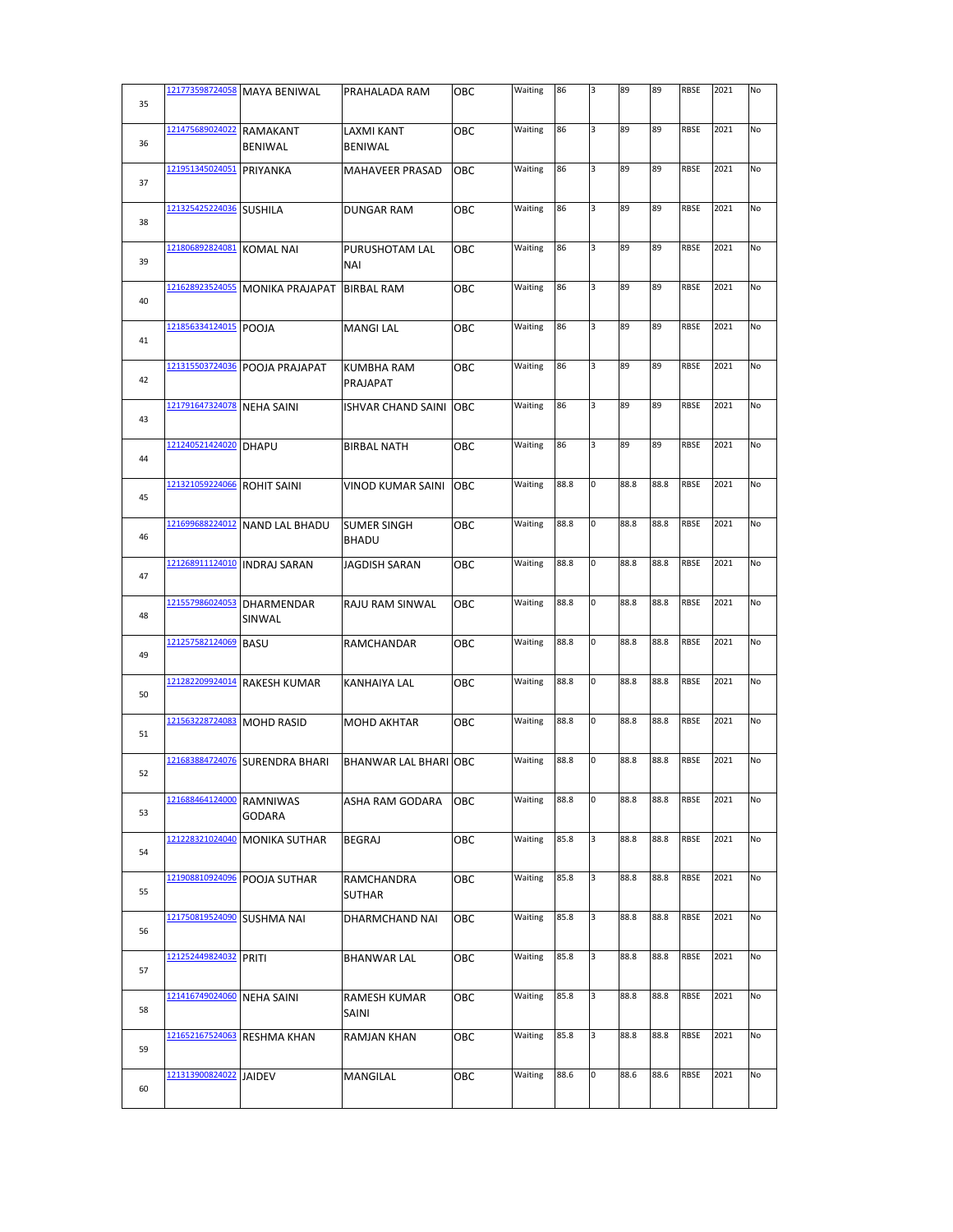| 61 | 121703044724043        | <b>DEWAKI PRAJAPAT</b>          | <b>TOLURAM</b>                          | OBC        | Waiting | 85.6 | Iз | 88.6 | 88.6 | RBSE        | 2021 | No |
|----|------------------------|---------------------------------|-----------------------------------------|------------|---------|------|----|------|------|-------------|------|----|
|    | 121635419624048        | <b>MANISHA JANGIR</b>           | <b>SURJEET KUMAR</b>                    | OBC        | Waiting | 85.6 | 3  | 88.6 | 88.6 | RBSE        | 2021 | No |
| 62 |                        |                                 | <b>JANGIR</b>                           |            |         |      |    |      |      |             |      |    |
| 63 | 121444449524000        | <b>ANIL KUMAR</b><br>SARAN      | OM PRAKASH                              | ОВС        | Waiting | 85.6 | 3  | 88.6 | 88.6 | <b>RBSE</b> | 2021 | No |
| 64 | 121779449124068        | <b>RAMNIWAS</b>                 | <b>RAMSWARUP</b>                        | ОВС        | Waiting | 88.4 | 0  | 88.4 | 88.4 | RBSE        | 2021 | No |
| 65 | 121720218424062        | <b>MOHAMMAD</b><br>AFAJAL KHAN  | <b>JABBAR KHAN</b>                      | ОВС        | Waiting | 88.4 | 0  | 88.4 | 88.4 | RBSE        | 2021 | No |
| 66 | 121367373124087        | <b>RAKESH</b>                   | PARAS NATH                              | OBC        | Waiting | 88.4 | 0  | 88.4 | 88.4 | RBSE        | 2021 | No |
|    | 121497642724047        | RAM RATAN SARAN LAL CHAND SARAN |                                         | ОВС        | Waiting | 88.4 | 0  | 88.4 | 88.4 | <b>RBSE</b> | 2021 | No |
| 67 | 121967526324040        |                                 |                                         |            | Waiting | 88.4 | 0  | 88.4 | 88.4 | RBSE        | 2021 | No |
| 68 |                        | PRIYA PRAJAPAT                  | <b>NEM CHAND</b><br>PRAJAPAT            | OBC        |         |      |    |      |      |             |      |    |
| 69 | 121879920024092        | SHYAMLAL RANVA                  | PRABHURAM RANVA OBC                     |            | Waiting | 88.4 | 0  | 88.4 | 88.4 | RBSE        | 2021 | No |
| 70 | 121376760024047        | <b>SUKHMA KANWAR</b>            | <b>BHEEM SINGH BHATI</b>                | OBC        | Waiting | 88.4 | 0  | 88.4 | 88.4 | RBSE        | 2021 | No |
| 71 | 121429603324095        | <b>PRADEEP KUMAR</b>            | <b>INDRAJ BHOBHIYA</b>                  | OBC        | Waiting | 88.4 | 0  | 88.4 | 88.4 | RBSE        | 2021 | No |
| 72 | 121978545124030        | <b>RAHUL PANDAY</b>             | <b>ASHOK PANDAY</b>                     | ОВС        | Waiting | 88.4 | 0  | 88.4 | 88.4 | <b>RBSE</b> | 2021 | No |
| 73 | 121765327724062        | <b>NAVEEN SAHARAN</b>           | <b>OM PRAKASH</b><br>SAHARAN            | ОВС        | Waiting | 88.4 | 0  | 88.4 | 88.4 | RBSE        | 2021 | No |
| 74 | 121902170524025        | <b>VIKAS SARAN</b>              | RAKESH KUMAR<br>SARAN                   | OBC        | Waiting | 88.4 | 0  | 88.4 | 88.4 | <b>RBSE</b> | 2021 | No |
| 75 | 121643892124050        | <b>VINOD KUMAR</b>              | <b>KRISHAN KUMAR</b>                    | OBC        | Waiting | 88.4 | 0  | 88.4 | 88.4 | RBSE        | 2021 | No |
|    | 121226176624030 MONIKA |                                 | <b>SANJAY KUMAR</b>                     | овс        | Waiting | 85.4 | 3  | 88.4 | 88.4 | RBSE        | 2021 | No |
| 76 |                        |                                 |                                         |            |         |      |    |      |      |             |      |    |
| 77 |                        | 121766627624064 POOJA SARAN     | <b>HARIRAM SARAN</b>                    | ОВС        | Waiting | 85.4 | 3  | 88.4 | 88.4 | RBSE        | 2021 | No |
| 78 |                        | 121553363524090 PAYAL BHARGAV   | <b>MAHENDAR KUMAR</b><br><b>BHARGAV</b> | OBC        | Waiting | 85.4 | 3  | 88.4 | 88.4 | RBSE        | 2021 | No |
| 79 | 121593596124095        | KALPANA SAIN                    | MANOJ KUMAR SAIN                        | ОВС        | Waiting | 85.4 | 3  | 88.4 | 88.4 | RBSE        | 2021 | No |
| 80 | 121797463824052        | LEELA DHAR PURI                 | <b>SOM PURI</b>                         | ОВС        | Waiting | 88.2 | 0  | 88.2 | 88.2 | RBSE        | 2021 | No |
| 81 | 121806684624048        | DHARMENDRA<br>JHORAR            | <b>JAGDISH PRASAD</b><br><b>JHORAR</b>  | ОВС        | Waiting | 88.2 | 0  | 88.2 | 88.2 | RBSE        | 2021 | No |
| 82 | 121231795924088        | <b>VINOD KUMAR</b>              | OMPRAKASH SWAMI                         | <b>OBC</b> | Waiting | 88.2 | 0  | 88.2 | 88.2 | RBSE        | 2021 | No |
| 83 | 121507709424028        | <b>INDRAPAL</b><br>PRAJAPAT     | DAULATRAM                               | OBC        | Waiting | 88.2 | 0  | 88.2 | 88.2 | <b>RBSE</b> | 2021 | No |
| 84 | 121341555624080        | <b>MANJU</b>                    | CHUNNI LAL                              | ОВС        | Waiting | 85.2 | 3  | 88.2 | 88.2 | RBSE        | 2021 | No |
| 85 | 121765622424042        | <b>KHUSHBU</b>                  | RAJ KUMAR                               | ОВС        | Waiting | 85.2 | 3  | 88.2 | 88.2 | RBSE        | 2021 | No |
|    | 121720579024012        | PRAJAPAT<br><b>MONIKA</b>       | SHARWAN RAM                             | ОВС        | Waiting | 85.2 | 3  | 88.2 | 88.2 | RBSE        | 2021 | No |
| 86 |                        |                                 | SARAN                                   |            |         |      |    |      |      |             |      |    |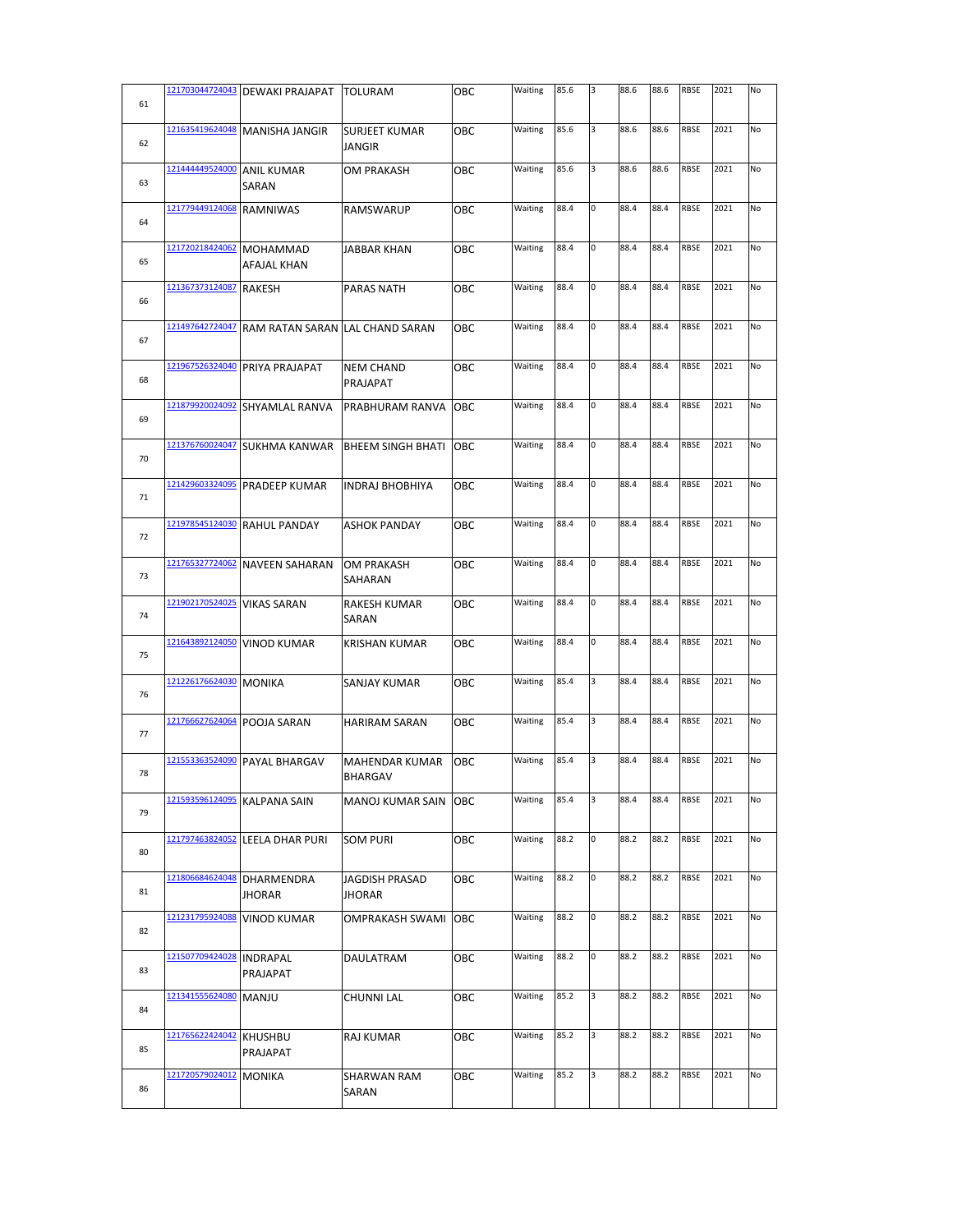| 87  |                          | 121364107024074 ANITA HUDDA                          | HANS RAJ HUDDA                    | OBC | Waiting | 85.2 | 3 | 88.2 | 88.2 | <b>RBSE</b> | 2021 | No |
|-----|--------------------------|------------------------------------------------------|-----------------------------------|-----|---------|------|---|------|------|-------------|------|----|
| 88  | 121534611924076 AARTI    |                                                      | OM PRAKASH                        | OBC | Waiting | 85.2 | 3 | 88.2 | 88.2 | <b>RBSE</b> | 2021 | No |
| 89  | 121190786124091          | POOJA CHOTIYA                                        | <b>MANI RAM CHOTIYA</b>           | OBC | Waiting | 85.2 | 3 | 88.2 | 88.2 | <b>RBSE</b> | 2021 | No |
| 90  | 121166483924049          | <b>KOMAL NAI</b>                                     | MANGATMAL NAI                     | OBC | Waiting | 85.2 | 3 | 88.2 | 88.2 | <b>RBSE</b> | 2021 | No |
| 91  | 121280983324060          | <b>HEMLATA POONIYA SHYAM SUNDER</b>                  |                                   | овс | Waiting | 85.2 | 3 | 88.2 | 88.2 | <b>RBSE</b> | 2021 | No |
| 92  | 121740301824024 PRIYANKA | PRAJAPAT                                             | DHARAMPAL<br>PRAJAPAT             | ОВС | Waiting | 85.2 | 3 | 88.2 | 88.2 | <b>RBSE</b> | 2021 | No |
| 93  | 121262648824043          | POOJA                                                | SHANTI DEVI                       | OBC | Waiting | 85.2 | 3 | 88.2 | 88.2 | <b>RBSE</b> | 2021 | No |
| 94  | 121851863624027          | <b>AMBIKA BHAT</b>                                   | MULCHAND BHAT                     | OBC | Waiting | 85.2 | 3 | 88.2 | 88.2 | <b>RBSE</b> | 2021 | No |
| 95  | 121359498624077          | AINA SARAN                                           | DANA RAM                          | OBC | Waiting | 85.2 | 3 | 88.2 | 88.2 | <b>RBSE</b> | 2021 | No |
| 96  | 121805035524049          | <b>RITU JAGA</b>                                     | JAI PRAKASH JAGA                  | ОВС | Waiting | 85.2 | 3 | 88.2 | 88.2 | RBSE        | 2021 | No |
| 97  | 121392930524052          | <b>ASHWINI</b>                                       | <b>BHANI RAM</b>                  | ОВС | Waiting | 88   | 0 | 88   | 88   | <b>RBSE</b> | 2021 | No |
| 98  | 121190075624048          | <b>DAYA SHANKAR</b><br><b>SUTHAR</b>                 | OMPRAKASH                         | OBC | Waiting | 88   | 0 | 88   | 88   | <b>RBSE</b> | 2021 | No |
| 99  | 121271347524050          | <b>SURYA PRAKASH</b><br>SONI                         | <b>JIVAN RAM SONI</b>             | ОВС | Waiting | 88   | 0 | 88   | 88   | <b>RBSE</b> | 2021 | No |
| 100 | 121446631624032          | OM PRAKASH NAIN                                      | PEMA RAM NAIN                     | OBC | Waiting | 88   | 0 | 88   | 88   | RBSE        | 2021 | No |
| 101 | 121797027824070          | <b>GAUTAM SAINI</b>                                  | <b>MOHAN LAL SAINI</b>            | OBC | Waiting | 88   | 0 | 88   | 88   | <b>RBSE</b> | 2021 | No |
| 102 | 121580036024036          | <b>DINESH SAINI</b>                                  | HEERA LAL SAINI                   | OBC | Waiting | 88   | 0 | 88   | 88   | <b>RBSE</b> | 2021 | No |
| 103 | 121628963324014          | RAJU RAM JAKHAR                                      | OMPRAKASH JAKHAR                  | OBC | Waiting | 88   | 0 | 88   | 88   | <b>RBSE</b> | 2021 | No |
| 104 | 121993542924043          | <b>GOVIND</b><br>KARWASARA                           | <b>CHUNNI LAL</b><br>KARWASARA    | ОВС | Waiting | 88   | 0 | 88   | 88   | <b>RBSE</b> | 2021 | No |
| 105 | 121976051724053          | <b>VIKASH KUMAR</b><br>BHAMU                         | <b>CHETAN RAM</b><br><b>BHAMU</b> | ОВС | Waiting | 88   | 0 | 88   | 88   | <b>RBSE</b> | 2021 | No |
| 106 |                          | <u>I21392527024046</u>  SUBHASH SAHARAN  BANWARI LAL |                                   | ОВС | Waiting | ఠఠ   | υ | 88   | 88   | <b>KR2F</b> | 2021 | N0 |
| 107 | 121646378024097          | <b>ANISH KHAN</b>                                    | AAMIN KHAN                        | ОВС | Waiting | 88   | 0 | 88   | 88   | RBSE        | 2021 | No |
| 108 | 121817234524062          | <b>POONAM</b>                                        | <b>SUBE SINGH</b>                 | ОВС | Waiting | 85   | 3 | 88   | 88   | RBSE        | 2021 | No |
| 109 | 121415286724080          | SONU GODARA                                          | <b>MUNNI RAM</b><br>GODARA        | OBC | Waiting | 85   | 3 | 88   | 88   | RBSE        | 2021 | No |
| 110 | 121878366224074          | JAI SHREE SWAMI                                      | <b>JAIPRAKASH SWAMI</b>           | OBC | Waiting | 85   | 3 | 88   | 88   | RBSE        | 2021 | No |
| 111 | 121914677124069          | <b>TEEJA HUDDA</b>                                   | PURNARAM HUDDA                    | OBC | Waiting | 85   | 3 | 88   | 88   | <b>RBSE</b> | 2021 | No |
| 112 | 121477158324081          | <b>SUMAN SIHAG</b>                                   | <b>MANI RAM</b>                   | ОВС | Waiting | 85   | 3 | 88   | 88   | <b>RBSE</b> | 2021 | No |
| 113 | <u>121765597024026</u>   | POOJA JANGIR                                         | RAMKUMAR JANGIR                   | OBC | Waiting | 85   | 3 | 88   | 88   | RBSE        | 2021 | No |
| 114 | 121429749324079          | <b>MAMTA JAKHAR</b>                                  | <b>BHANWAR LAL</b>                | ОВС | Waiting | 85   | 3 | 88   | 88   | RBSE        | 2021 | No |
| 115 | 121924508224070          | <b>SUMAN JAKHAR</b>                                  | PRABHU RAM                        | OBC | Waiting | 85   | 3 | 88   | 88   | RBSE        | 2021 | No |
| 116 | 121471526724047          | <b>KAVITA JAKHAR</b>                                 | <b>BUDHARAM</b>                   | ОВС | Waiting | 85   | 3 | 88   | 88   | RBSE        | 2021 | No |
| 117 | 121500820124061          | POONAM                                               | <b>PRATAP</b>                     | OBC | Waiting | 85   | 3 | 88   | 88   | RBSE        | 2021 | No |
| 118 | 121912146424043          | <b>JAYA KUMARI</b>                                   | <b>SHYAM SUNDER</b>               | ОВС | Waiting | 85   | 3 | 88   | 88   | RBSE        | 2021 | No |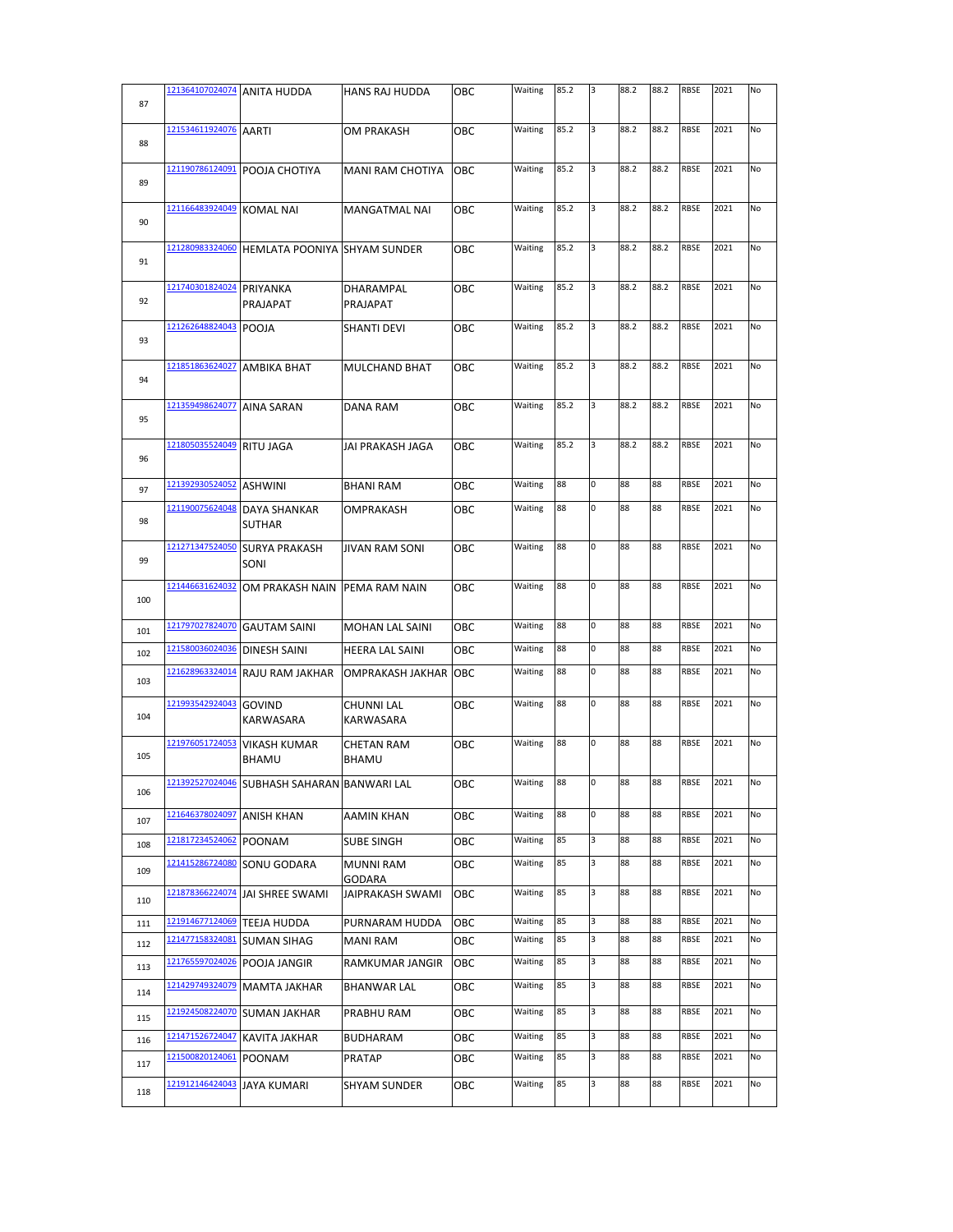| 119 |                        | 121415204624080 KANHAIYALAL SAINI TILOK CHAND SAINI |                             | <b>OBC</b> | Waiting | 85   | 3        | 88   | 88   | <b>RBSE</b> | 2021 | <b>No</b> |
|-----|------------------------|-----------------------------------------------------|-----------------------------|------------|---------|------|----------|------|------|-------------|------|-----------|
| 120 | 121934454224050        | MAYA JANGIR                                         | RAJKUMAR JANGIR             | <b>OBC</b> | Waiting | 85   | 3        | 88   | 88   | <b>RBSE</b> | 2021 | <b>No</b> |
| 121 | 121782160724018        | <b>SUBHADRA</b>                                     | <b>NANU NATH</b>            | OBC        | Waiting | 85   | 3        | 88   | 88   | <b>RBSE</b> | 2021 | <b>No</b> |
| 122 | 121673761624069 POONAM |                                                     | <b>PATRAM</b>               | OBC        | Waiting | 85   | 3        | 88   | 88   | <b>RBSE</b> | 2021 | <b>No</b> |
| 123 | 121864289524048        | MULCHAND<br><b>SUTHAR</b>                           | <b>HIRA RAM</b>             | <b>OBC</b> | Waiting | 87.8 | I٥       | 87.8 | 87.8 | <b>RBSE</b> | 2021 | <b>No</b> |
| 124 | 121841702024066        | <b>LASHOK KUMAR</b><br>KASWAN                       | RAMCHANDRA<br><b>KASWAN</b> | <b>OBC</b> | Waiting | 87.8 | $\Omega$ | 87.8 | 87.8 | <b>RBSE</b> | 2021 | <b>No</b> |
| 125 | 121982042124023        | IBHARAT KUMAR                                       | <b>MAHENDRA KUMAR</b>       | <b>OBC</b> | Waiting | 87.8 | I٥       | 87.8 | 87.8 | <b>RBSE</b> | 2021 | <b>No</b> |
| 126 | 121944112724053        | <b>ISURENDRA KUMAR IRUPA RAM SUTHAR</b>             |                             | <b>OBC</b> | Waiting | 87.8 | $\Omega$ | 87.8 | 87.8 | <b>RBSE</b> | 2021 | <b>No</b> |

|                |                       |                          | <b>B.A. PART I SC WAITING I LIST 2021-22</b> |           |                 |                      |          |        |       |              |             |           |
|----------------|-----------------------|--------------------------|----------------------------------------------|-----------|-----------------|----------------------|----------|--------|-------|--------------|-------------|-----------|
|                | <b>Application ID</b> | <b>Name of Applicant</b> | <b>Father's Name</b>                         | Category  | <b>Admissio</b> | <b>Percent Bonus</b> |          | Tot.   | %tile | <b>Board</b> | Passing Fee |           |
| Sr.No          |                       |                          |                                              |           | n               | age.(%) (%)          |          | Perc.( |       | Name         | Year        |           |
|                |                       |                          |                                              |           | Category        |                      |          | %)     |       |              |             |           |
|                | 121775986024083       | <b>TARA MANI</b>         | <b>BISHNA RAM</b>                            | <b>SC</b> | Waiting         | 84.2                 | l3       | 87.2   | 87.2  | <b>RBSE</b>  | 2021        | <b>No</b> |
| 1              |                       |                          | <b>MEGHWAL</b>                               |           |                 |                      |          |        |       |              |             |           |
|                | 121934431524014       | <b>DROPATI</b>           | <b>NOPARAM</b>                               | <b>SC</b> | Waiting         | 84.2                 | l3       | 87.2   | 87.2  | <b>RBSE</b>  | 2021        | <b>No</b> |
| $\overline{2}$ |                       | <b>MEGHWAL</b>           |                                              |           |                 |                      |          |        |       |              |             |           |
|                | 121252207124061       | <b>BASU NAYAK</b>        | <b>HADMANA RAM</b>                           | <b>SC</b> | Waiting         | 84.2                 | 3        | 87.2   | 87.2  | <b>RBSE</b>  | 2021        | <b>No</b> |
| 3              |                       |                          | <b>NAYAK</b>                                 |           |                 |                      |          |        |       |              |             |           |
|                | 121854354024041       | <b>SUNITA MEGHWAL</b>    | <b>GIRDHARI LAL</b>                          | <b>SC</b> | Waiting         | 84.2                 | l3       | 87.2   | 87.2  | <b>RBSE</b>  | 2021        | <b>No</b> |
| 4              |                       |                          |                                              |           |                 |                      |          |        |       |              |             |           |
|                | 121630883924099       | <b>SANTOSH</b>           | <b>RANVEER</b>                               | <b>SC</b> | Waiting         | 84.2                 | 3        | 87.2   | 87.2  | <b>RBSE</b>  | 2021        | <b>No</b> |
| 5              |                       |                          |                                              |           |                 |                      |          |        |       |              |             |           |
|                | 121279817424041       | <b>MANISHA</b>           | <b>SHANKAR LAL</b>                           | <b>SC</b> | Waiting         | 84.2                 | 3        | 87.2   | 87.2  | <b>RBSE</b>  | 2021        | <b>No</b> |
| 6              |                       | <b>MEGHWAL</b>           | <b>MEGHWAL</b>                               |           |                 |                      |          |        |       |              |             |           |
|                | 121644182624012       | <b>VIDHYA</b>            | <b>KRISHAN KUMAR</b>                         | <b>SC</b> | Waiting         | 84.2                 | 3        | 87.2   | 87.2  | <b>RBSE</b>  | 2021        | <b>No</b> |
| $\overline{7}$ |                       |                          |                                              |           |                 |                      |          |        |       |              |             |           |
|                | 121922977124081       | <b>KISHOR MEGHWAL</b>    | <b>PUNA RAM</b>                              | <b>SC</b> | Waiting         | 87                   | $\Omega$ | 87     | 87    | <b>RBSE</b>  | 2021        | <b>No</b> |
| 8              |                       |                          | <b>MEGHWAL</b>                               |           |                 |                      |          |        |       |              |             |           |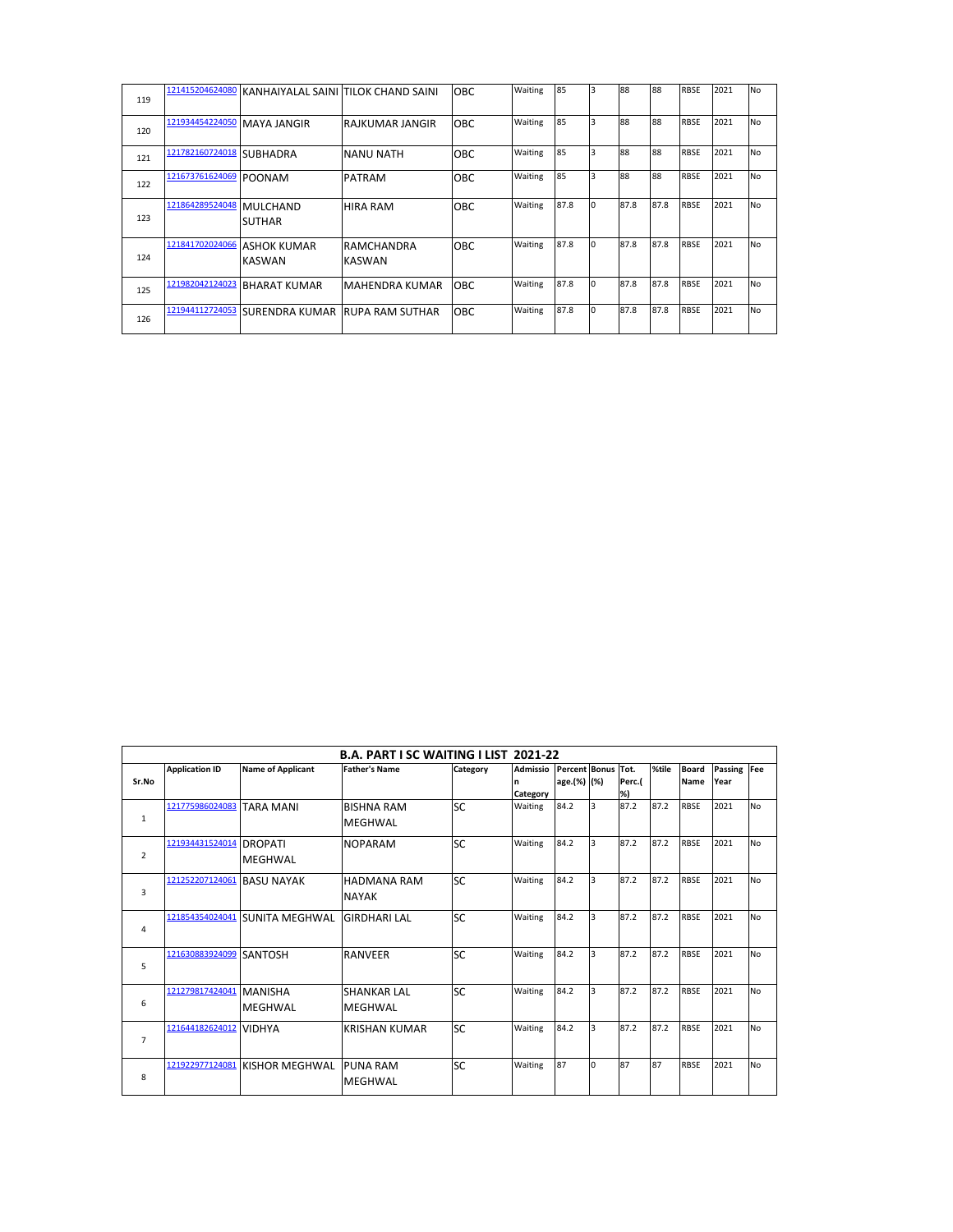| 9  |                 | 121766705724076   DATA RAM BAROR    | <b>BHAGIRATH BAROR</b>              | SС        | Waiting | 87   | 0 | 87   | 87   | <b>RBSE</b> | 2021 | No |
|----|-----------------|-------------------------------------|-------------------------------------|-----------|---------|------|---|------|------|-------------|------|----|
| 10 | 121137042024040 | PANKAJ KUMAR                        | <b>SUMER MAL</b><br><b>MEGHWAL</b>  | SC        | Waiting | 87   | 0 | 87   | 87   | RBSE        | 2021 | No |
| 11 | 121322046924018 | <b>SANJAY KUMAR</b>                 | LAL CHAND                           | SC        | Waiting | 87   | 0 | 87   | 87   | RBSE        | 2021 | No |
| 12 | 121830351024046 | <b>SUNITA</b>                       | RAMDEV MEGHWAL                      | SC        | Waiting | 84   | 3 | 87   | 87   | RBSE        | 2021 | No |
| 13 | 121890431724053 | <b>SUNIL</b>                        | PAPPURAM<br>MEGHWAL                 | SC        | Waiting | 84   | 3 | 87   | 87   | RBSE        | 2021 | No |
| 14 | 121301243224075 | <b>SHARDA</b>                       | RAM LAL MEGHWAL                     | <b>SC</b> | Waiting | 84   | 3 | 87   | 87   | RBSE        | 2021 | No |
| 15 | 121519561224052 | <b>GEETA GODHA</b>                  | SANWAR MAL<br><b>GODHA</b>          | SC        | Waiting | 84   | 3 | 87   | 87   | RBSE        | 2021 | No |
| 16 | 121644353324095 | <b>GORISHANKAR</b>                  | <b>NAND RAM</b>                     | SC        | Waiting | 86.8 | 0 | 86.8 | 86.8 | <b>RBSE</b> | 2021 | No |
| 17 | 121316106324048 | <b>RAMESWAR</b>                     | <b>HIRA LAL</b>                     | SC        | Waiting | 86.8 | 0 | 86.8 | 86.8 | RBSE        | 2021 | No |
| 18 | 121731523624098 | <b>POONAM</b><br>MEGHWAL            | JAGDEESH MEGHWAL SC                 |           | Waiting | 83.8 | 3 | 86.8 | 86.8 | <b>RBSE</b> | 2021 | No |
| 19 | 121456842624090 | <b>SUMAN KUMARI</b><br>MEGHWAL      | <b>JAISA RAM</b><br><b>MEGHWAL</b>  | SC        | Waiting | 83.8 | 3 | 86.8 | 86.8 | <b>RBSE</b> | 2021 | No |
| 20 | 121257225324041 | <b>SILOCHANA</b><br>MEGHWAL         | <b>KHIWARAM</b>                     | <b>SC</b> | Waiting | 83.8 | 3 | 86.8 | 86.8 | <b>RBSE</b> | 2021 | No |
| 21 | 121124642124023 | <b>SUNIL NAYAK</b>                  | SAGARMAL NAYAK                      | <b>SC</b> | Waiting | 86.6 | 0 | 86.6 | 86.6 | <b>RBSE</b> | 2021 | No |
| 22 | 121669658724052 | SANJU                               | GIRDHARI LAL                        | SC        | Waiting | 83.6 | 3 | 86.6 | 86.6 | <b>RBSE</b> | 2021 | No |
| 23 | 121486446724048 | <b>VISHAL KUMAR</b><br><b>TITAN</b> | PRAKASH CHANDRA                     | SC        | Waiting | 83.6 | 3 | 86.6 | 86.6 | <b>RBSE</b> | 2021 | No |
| 24 | 121574488724039 | <b>DWARKA</b>                       | HANUMANA RAM                        | SC        | Waiting | 83.6 | 3 | 86.6 | 86.6 | RBSE        | 2021 | No |
| 25 | 121247254424044 | <b>GOMTI</b>                        | SHIVNARAYAN                         | SC        | Waiting | 83.6 | 3 | 86.6 | 86.6 | RBSE        | 2021 | No |
| 26 | 121677448024020 | <b>SANDEEP KUMAR</b>                | <b>SAGAR MAL</b><br>MEGHWAL         | SC        | Waiting | 86.4 | 0 | 86.4 | 86.4 | RBSE        | 2021 | No |
| 27 | 121848176024069 | <b>MAHENDRA</b>                     | <b>SHRICHAND</b><br>MEGHWAL         | SC        | Waiting | 86.4 | 0 | 86.4 | 86.4 | RBSE        | 2021 | No |
| 28 | 121517972524095 | SHIVCHAND                           | KANARAM                             | SC        | Waiting | 86.4 | 0 | 86.4 | 86.4 | RBSE        | 2021 | No |
| 29 | 121613062824089 | <b>KAVITA MEGHWAL</b>               | <b>MUKHRAM</b><br><b>MEGHWAL</b>    | SC        | Waiting | 83.4 | 3 | 86.4 | 86.4 | <b>RBSE</b> | 2021 | No |
| 30 | 121492430024021 | <b>MANISHA PARIHAR</b>              | <b>HARI RAM PARIHAR</b>             | SC        | Waiting | 83.4 | 3 | 86.4 | 86.4 | <b>RBSE</b> | 2021 | No |
| 31 | 121171864424078 | <b>SUSHILA</b>                      | <b>MANI RAM</b>                     | SC        | Waiting | 83.4 | 3 | 86.4 | 86.4 | <b>RBSE</b> | 2021 | No |
| 32 | 121102396724010 | <b>MONIKA</b><br><b>MEGHWAL</b>     | <b>HAJARI MAL</b><br><b>MEGHWAL</b> | SC        | Waiting | 83.4 | 3 | 86.4 | 86.4 | <b>RBSE</b> | 2021 | No |
| 33 | 121816782424053 | <b>SHARWAN KUMAR</b>                | PARMARAM LIKHALA SC                 |           | Waiting | 86.2 | 0 | 86.2 | 86.2 | <b>RBSE</b> | 2021 | No |
| 34 | 121571169424057 | <b>CHANDRA KLA</b>                  | <b>BHINYA RAM</b>                   | SC        | Waiting | 83.2 | 3 | 86.2 | 86.2 | <b>RBSE</b> | 2021 | No |
| 35 | 121352017924044 | PRIYANKA PANWAR RAMESHWAR LAL       |                                     | SC        | Waiting | 83.2 | 3 | 86.2 | 86.2 | <b>RBSE</b> | 2021 | No |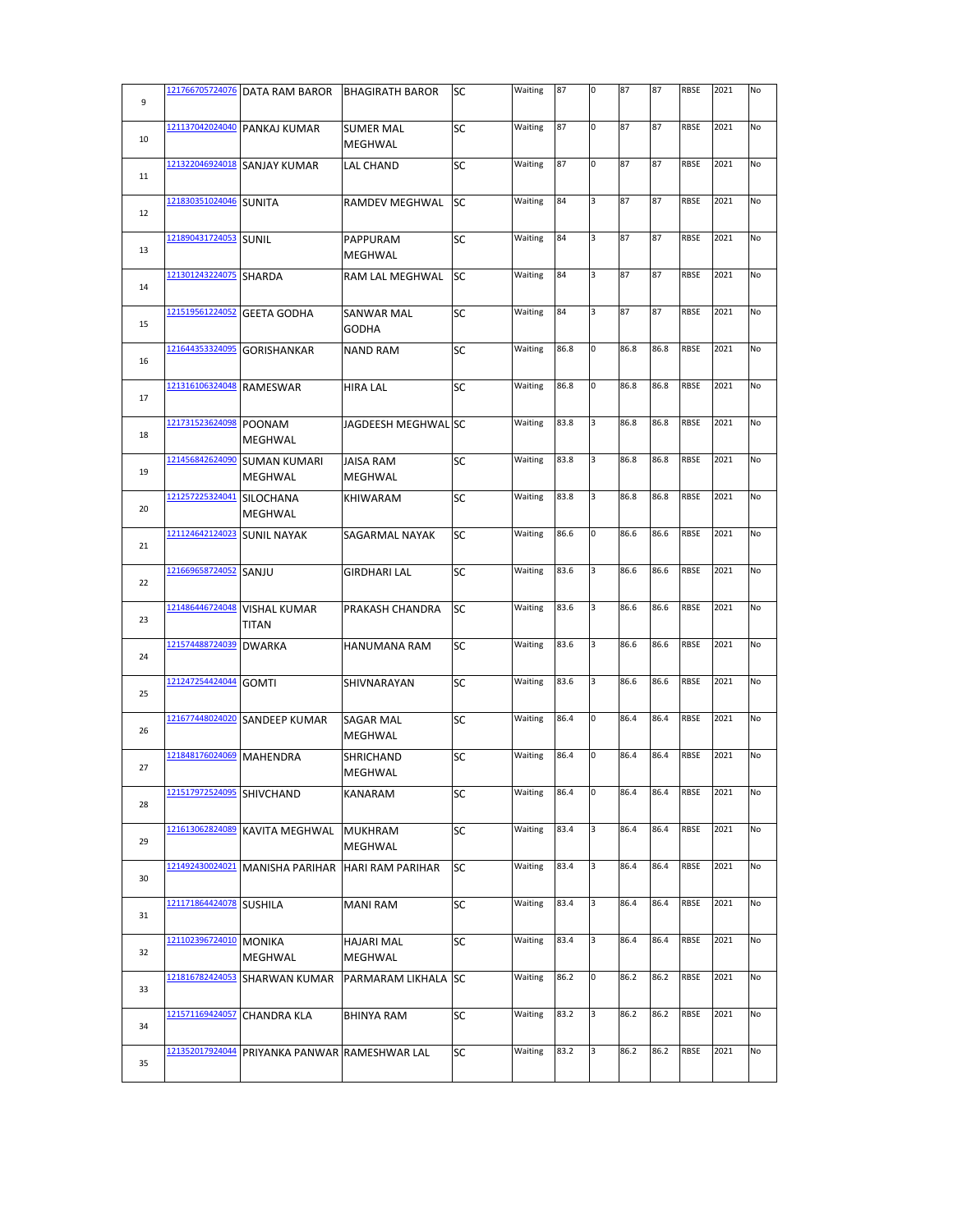| 36 | 121919557624098 | <b>BABITA MEGHWAL</b>               | PRABHUDAYAL                        | SC        | Waiting | 83.2 | 3              | 86.2 | 86.2 | RBSE        | 2021 | No |
|----|-----------------|-------------------------------------|------------------------------------|-----------|---------|------|----------------|------|------|-------------|------|----|
| 37 | 121505345324069 | <b>ANIL KUMAR</b><br><b>BAROR</b>   | <b>NANAK RAM BAROR</b>             | <b>SC</b> | Waiting | 86   | 0              | 86   | 86   | RBSE        | 2021 | No |
| 38 | 121706077324078 | <b>MUKESH KUMAR</b>                 | IMICHAND<br>MEGHWAL                | SC        | Waiting | 86   | 0              | 86   | 86   | <b>RBSE</b> | 2021 | No |
| 39 | 121296946424081 | <b>MAHESH KUMAR</b><br><b>MEV</b>   | HAJARI MAL                         | SC        | Waiting | 86   | 0              | 86   | 86   | RBSE        | 2021 | No |
| 40 | 121615236824088 | PILU RAM<br>MEGHWAL                 | <b>RUPA RAM</b><br>MEGHWAL         | SC        | Waiting | 86   | 0              | 86   | 86   | RBSE        | 2021 | No |
| 41 | 121201845124043 | <b>MUKESH KUMAR</b><br>MEGHWAL      | <b>RAMKUMAR</b><br>MEGHWAL         | SC        | Waiting | 86   | 0              | 86   | 86   | <b>RBSE</b> | 2021 | No |
| 42 | 121873937724054 | URMILA MEV                          | <b>HAJARI MAL</b>                  | <b>SC</b> | Waiting | 83   | 3              | 86   | 86   | RBSE        | 2021 | No |
| 43 | 121498225024077 | <b>KAVITA NAYAK</b>                 | SULTANARAM NAYAK SC                |           | Waiting | 83   | 3              | 86   | 86   | RBSE        | 2021 | No |
| 44 | 121312654124034 | VIMLA MEGHWAL                       | <b>BHAGIRATH</b><br>MEGHWAL        | SC        | Waiting | 83   | 3              | 86   | 86   | <b>RBSE</b> | 2021 | No |
| 45 | 121153199924094 | <b>MANOHAR LAL</b><br>CHALIYA       | <b>BHANWAR LAL</b><br>CHALIYA      | SC        | Waiting | 85.8 | 0              | 85.8 | 85.8 | <b>RBSE</b> | 2021 | No |
| 46 | 121519449424050 | <b>RAKESH BAROR</b>                 | <b>BHANWAR LAL</b><br><b>BAROR</b> | SC        | Waiting | 85.8 | 0              | 85.8 | 85.8 | <b>RBSE</b> | 2021 | No |
| 47 | 121847140924029 | <b>DROPATI NAYAK</b>                | PANNA LAL NAYAK                    | <b>SC</b> | Waiting | 82.8 | 3              | 85.8 | 85.8 | <b>RBSE</b> | 2021 | No |
| 48 | 121650290424052 | <b>NISHA</b><br>CHANWARIYA          | <b>VIJAY KUMAR</b><br>CHANWARIYA   | SC        | Waiting | 82.8 | 3              | 85.8 | 85.8 | <b>RBSE</b> | 2021 | No |
| 49 | 121579349824090 | CHANDARKALA                         | <b>BADRI PRASAD</b>                | SC        | Waiting | 82.8 | 3              | 85.8 | 85.8 | RBSE        | 2021 | No |
| 50 | 121149383124021 | <b>MONIKA</b>                       | SHRAVAN KUMAR                      | <b>SC</b> | Waiting | 82.8 | 3              | 85.8 | 85.8 | <b>RBSE</b> | 2021 | No |
| 51 | 121980287024000 | <b>MANISHA</b><br>MEGHWAL           | <b>MAHAVEER PRASAD</b><br>MEGHWAL  | SC        | Waiting | 85.6 | 0              | 85.6 | 85.6 | <b>RBSE</b> | 2021 | No |
| 52 | 121376728424021 | <b>KAVITA MEGHWAL</b>               | <b>BHANWAR LAL</b>                 | SC        | Waiting | 82.6 | 3              | 85.6 | 85.6 | RBSE        | 2021 | No |
| 53 | 121438447024020 | <b>ASHOK KUMAR</b>                  | SOHAN RAM<br>MEGHWAL               | SC        | Waiting | 85.4 | 0              | 85.4 | 85.4 | RBSE        | 2021 | No |
| 54 | 121635292524039 | <b>IMI LAL BAROR</b>                | SUGANA RAM BAROR SC                |           | Waiting | 83.4 | $\overline{2}$ | 85.4 | 85.4 | <b>RBSE</b> | 2021 | No |
| 55 | 121460307924056 | SITA MEGHWAL                        | BHANWAR LAL<br>MEGHWAL             | SC        | Waiting | 82.4 | 3              | 85.4 | 85.4 | RBSE        | 2021 | No |
| 56 | 121399800524042 | <b>AVINASH MEENA</b>                | RAM CHANDRA                        | SC        | Waiting | 82.4 | 3              | 85.4 | 85.4 | RBSE        | 2021 | No |
| 57 | 121755184724076 | <b>SUMAN KUMARI</b><br><b>NAYAK</b> | RAMKARAN NAYAK                     | SC        | Waiting | 82.4 | 3              | 85.4 | 85.4 | RBSE        | 2021 | No |
| 58 | 121343807024051 | JAITA                               | NAND RAM                           | SC        | Waiting | 82.4 | 3              | 85.4 | 85.4 | RBSE        | 2021 | No |
| 59 | 121284571024048 | LOKESH KUMAR<br>MAKAWANA            | <b>KESHAR DEV</b><br>MAKAWANA      | SC        | Waiting | 85.2 | 0              | 85.2 | 85.2 | CBSE        | 2021 | No |
| 60 | 121602440824087 | SHANKAR LAL<br><b>BAROR</b>         | JEEVAN RAM BAROR                   | <b>SC</b> | Waiting | 85.2 | 0              | 85.2 | 85.2 | RBSE        | 2021 | No |
| 61 | 121234619824088 | GOVIND                              | NAND RAM KARELA                    | SC        | Waiting | 85.2 | 0              | 85.2 | 85.2 | <b>RBSE</b> | 2021 | No |
| 62 | 121289784624024 | RAKESH KUMAR                        | JAYNARAYAN                         | SC        | Waiting | 85.2 | 0              | 85.2 | 85.2 | RBSE        | 2021 | No |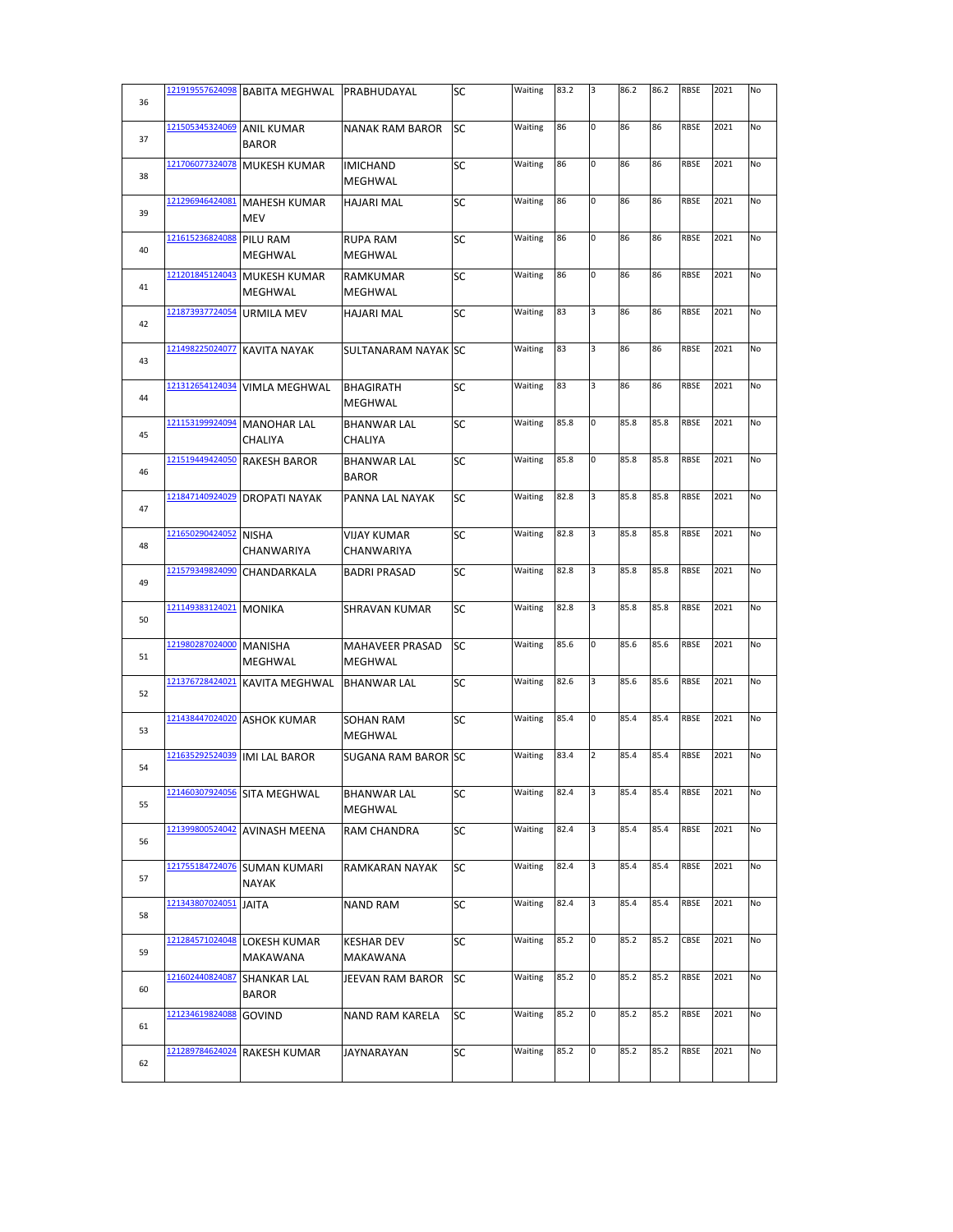| 63 | 121682753324049 ANIL KUMAR |                                      | JAISARAM                         | SC        | Waiting | 85.2 | 0 | 85.2 | 85.2 | <b>RBSE</b> | 2021 | No |
|----|----------------------------|--------------------------------------|----------------------------------|-----------|---------|------|---|------|------|-------------|------|----|
| 64 | 121847648924062            | <b>MANJU MEGHWAL</b>                 | RAJESH KUMAR                     | SC        | Waiting | 82.2 | 3 | 85.2 | 85.2 | <b>RBSE</b> | 2021 | No |
| 65 | 121511272324085            | <b>PARVAT SINGH</b><br>MEGHWAL       | OMPRAKASH<br><b>MEGHWAL</b>      | SC        | Waiting | 85   | 0 | 85   | 85   | RBSE        | 2021 | No |
| 66 | 121933874924087            | <b>TEJA RAM</b>                      | RUPARAM<br>MEGHWAL               | SC        | Waiting | 85   | 0 | 85   | 85   | <b>RBSE</b> | 2021 | No |
| 67 | 121416721424049 JAYSURYA   |                                      | DEEPCHAND                        | SC        | Waiting | 85   | 0 | 85   | 85   | <b>RBSE</b> | 2021 | No |
| 68 | 121992469124046            | <b>ROHITASH NAYAK</b>                | <b>GOPI RAM NAYAK</b>            | SC        | Waiting | 85   | 0 | 85   | 85   | <b>RBSE</b> | 2021 | No |
| 69 | 121325307024063            | <b>SONU NAYAK</b>                    | LICHCHHURAM                      | SC        | Waiting | 85   | 0 | 85   | 85   | RBSE        | 2021 | No |
| 70 | 121407702924062            | <b>MAMCHAND</b><br><b>NAYAK</b>      | <b>BAJRANG LAL NAYAK</b>         | SC        | Waiting | 85   | 0 | 85   | 85   | RBSE        | 2021 | No |
| 71 | 121877823324020            | <b>CHANDRA SHEKHAR RAM SINGH</b>     |                                  | SC        | Waiting | 85   | O | 85   | 85   | <b>RBSE</b> | 2021 | No |
| 72 | 121135382624000            | <b>KAVITA</b>                        | JAGDISH                          | SC        | Waiting | 82   | 3 | 85   | 85   | <b>RBSE</b> | 2021 | No |
| 73 |                            | 121612256724064 PUJA MEGHWAL         | <b>PUSA RAM</b><br>MEGHWAL       | SC        | Waiting | 82   | 3 | 85   | 85   | <b>RBSE</b> | 2021 | No |
| 74 | 121441515024058            | TILOKCHAND                           | DANA RAM<br>MEGHWAL              | SC        | Waiting | 84.8 | 0 | 84.8 | 84.8 | <b>RBSE</b> | 2021 | No |
| 75 | 121734448924040            | <b>RAJU MEGHWAL</b>                  | SAMANDRA<br>MEGHWAL              | SC        | Waiting | 81.8 | 3 | 84.8 | 84.8 | <b>RBSE</b> | 2021 | No |
| 76 | 121357324724079            | DEEPIKA NAYAK                        | <b>BANWARI LAL NAYAK SC</b>      |           | Waiting | 81.8 | 3 | 84.8 | 84.8 | <b>RBSE</b> | 2021 | No |
| 77 | 121309479124030            | <b>BHINVA RAJ</b><br>MEGHWAL         | DEEPA RAM<br>MEGHWAL             | SC        | Waiting | 84.6 | 0 | 84.6 | 84.6 | RBSE        | 2021 | No |
| 78 | 121678721624016            | SANJU                                | <b>JAGDISH PRASAD</b><br>MEGHWAL | SC        | Waiting | 81.6 | 3 | 84.6 | 84.6 | RBSE        | 2021 | No |
| 79 | 121941779724017            | <b>PRAKASH KUMAR</b><br><b>BEGAR</b> | <b>GORDHAN RAM</b>               | SC        | Waiting | 84.4 | 0 | 84.4 | 84.4 | <b>RBSE</b> | 2021 | No |
| 80 | 121967293724090            | <b>ANIL KUMAR</b><br><b>GUDESAR</b>  | <b>BEGRAJ</b>                    | SC        | Waiting | 84.4 | 0 | 84.4 | 84.4 | <b>RBSE</b> | 2021 | No |
| 81 | 121484235224099            | RAJPAL KATARIYA                      | <b>DHANPAT RAM</b>               | SC        | Waiting | 84.4 | 0 | 84.4 | 84.4 | <b>RBSE</b> | 2021 | No |
| 82 | 121965705424054            | <b>MAMTA PANWA</b>                   | MANI RAM PANWA                   | <b>SC</b> | Waiting | 81.4 | 3 | 84.4 | 84.4 | <b>RBSE</b> | 2021 | No |
| 83 | 121205825824071            | <b>MOHAN LAL</b><br>MEGHWAL          | RAJU RAM<br>MEGHWAL              | SC        | Waiting | 84.2 | 0 | 84.2 | 84.2 | <b>RBSE</b> | 2021 | No |
| 84 | 121924434324011            | <b>JAGATPAL</b><br>MEGHWAL           | <b>MAMRAJ</b>                    | SC        | Waiting | 84.2 | 0 | 84.2 | 84.2 | RBSE        | 2021 | No |
| 85 | 121600793424095            | <b>BALRAM BHATIYA</b>                | LUNA RAM                         | SC        | Waiting | 84.2 | 0 | 84.2 | 84.2 | <b>RBSE</b> | 2021 | No |
| 86 | 121644762124031            | <b>SHREE BHAGWAN</b>                 | ROOPA RAM<br>MEGHWAL             | SC        | Waiting | 84.2 | 0 | 84.2 | 84.2 | <b>RBSE</b> | 2021 | No |
| 87 | 121346544624043            | KALURAM                              | NORANG RAM                       | SC        | Waiting | 84.2 | 0 | 84.2 | 84.2 | RBSE        | 2021 | No |
| 88 | 121430225024030            | <b>DROPADI</b><br>MEGHWAL            | KALU RAM                         | SC        | Waiting | 81.2 | 3 | 84.2 | 84.2 | <b>RBSE</b> | 2021 | No |
| 89 | 121956471324040            | <b>JAMNA MEGHWAL</b>                 | <b>NEMI CHAND</b><br>MEGHWAL     | SC        | Waiting | 81.2 | 3 | 84.2 | 84.2 | <b>RBSE</b> | 2021 | No |